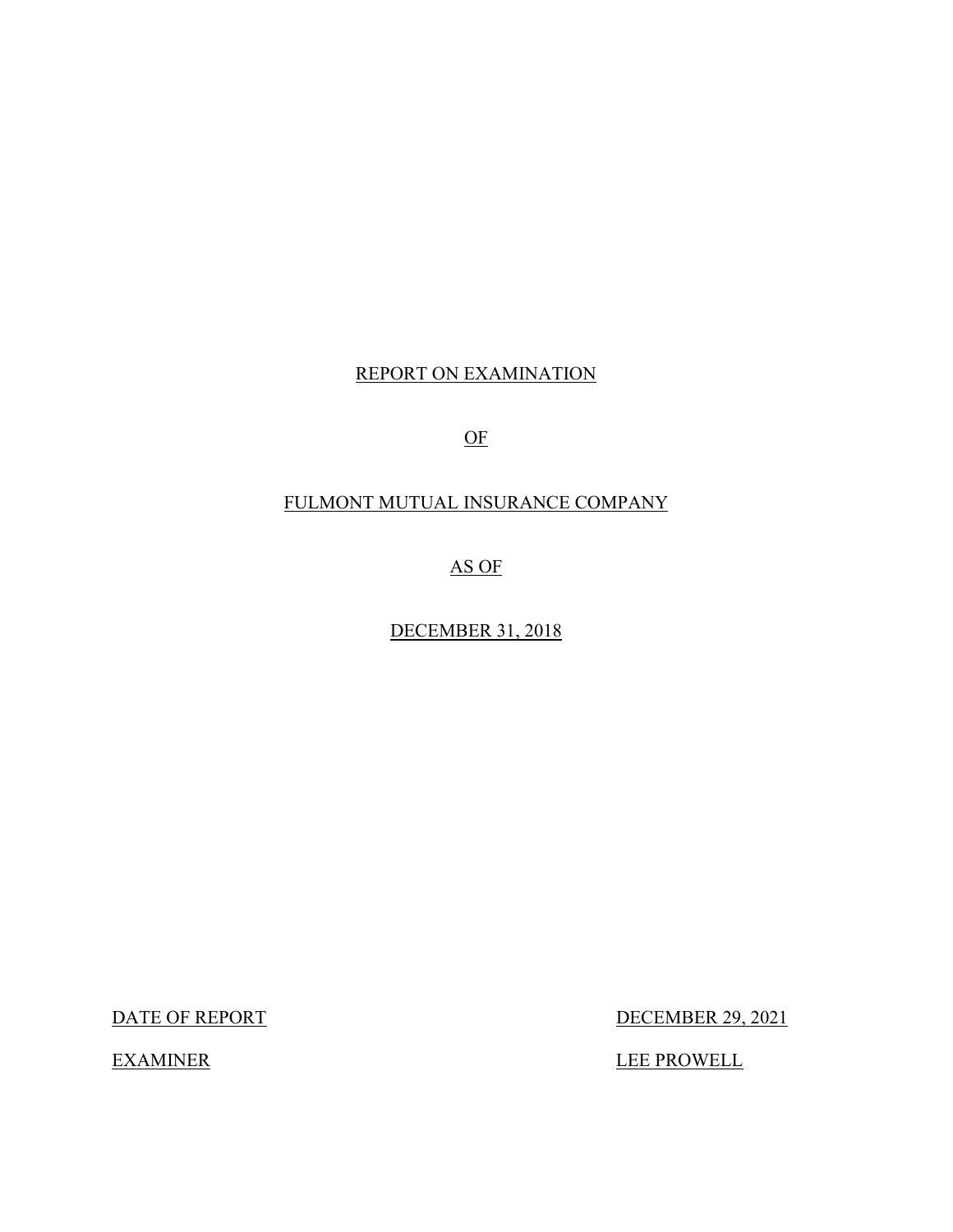## TABLE OF CONTENTS

## ITEM PAGE NO.

| 1. | Scope of examination                                                                                                                                                                                                 | $\overline{2}$                                         |
|----|----------------------------------------------------------------------------------------------------------------------------------------------------------------------------------------------------------------------|--------------------------------------------------------|
| 2. | Description of Company                                                                                                                                                                                               | 3                                                      |
|    | A. Corporate governance<br>B. Territory and plan of operation<br>C. Reinsurance ceded<br>D. Affiliated group<br>E. Significant ratios<br>F. Independent Auditors Report and<br><b>Statement of Actuarial Opinion</b> | 3<br>$\overline{\mathcal{A}}$<br>$rac{5}{7}$<br>8<br>9 |
| 3. | <b>Financial statements</b>                                                                                                                                                                                          | 11                                                     |
|    | A. Balance sheet<br>B. Statement of income<br>C. Capital and surplus<br>D. Analysis of changes to surplus<br>E. Analysis of changes to income                                                                        | 11<br>13<br>14<br>15<br>15                             |
| 4. | Losses and loss adjustment expenses                                                                                                                                                                                  | 16                                                     |
| 5. | Borrowed money                                                                                                                                                                                                       | 17                                                     |
| 6. | Subsequent events                                                                                                                                                                                                    | 19                                                     |
| 7. | Conclusion                                                                                                                                                                                                           | 19                                                     |
| 8. | Summary of comments and recommendations                                                                                                                                                                              | 20                                                     |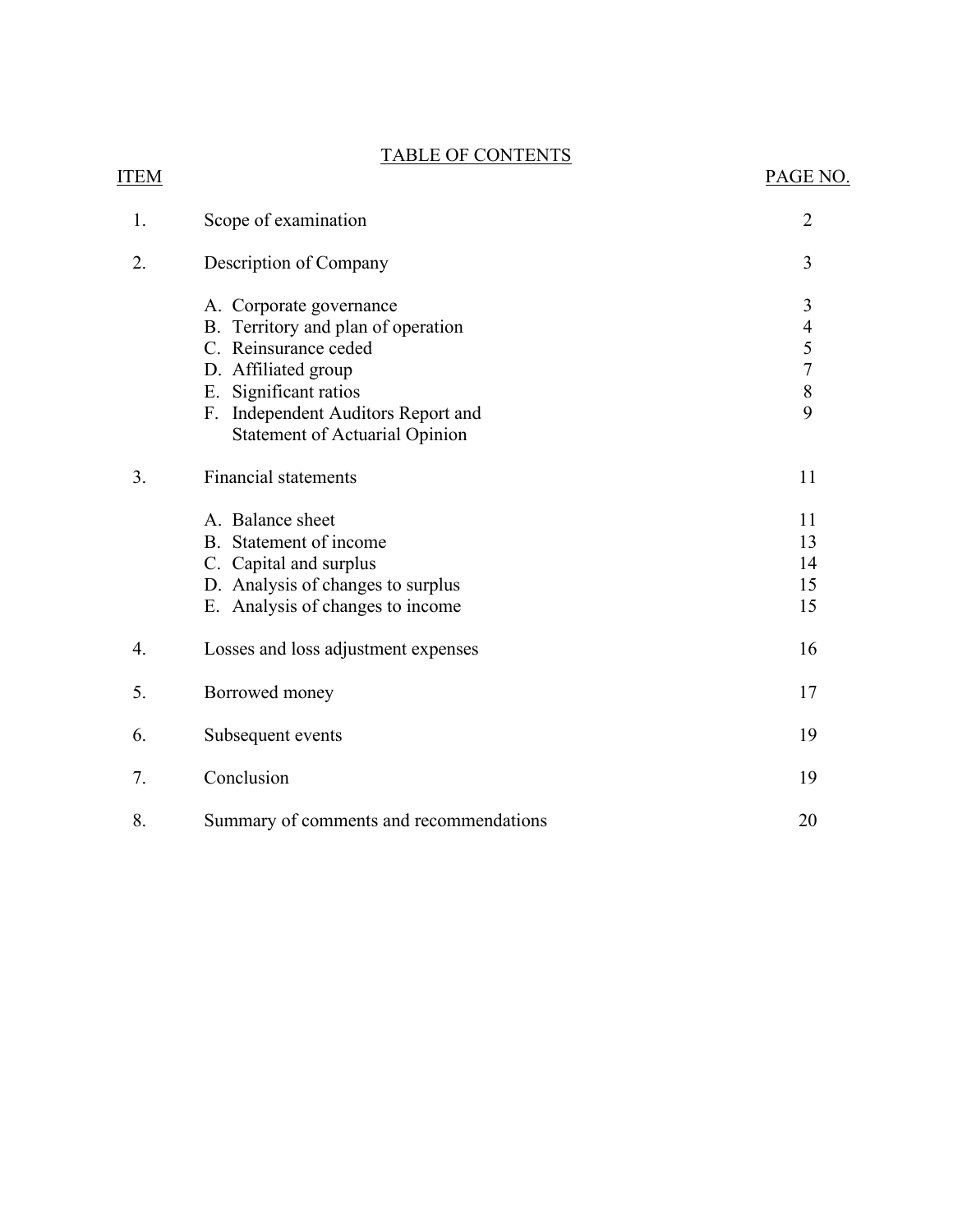

**KATHY HOCHUL ADRIENNE A. HARRIS** Governor **Acting Superintendent** 

Honorable Adrienne A. Harris Acting Superintendent New York State Department of Financial Services Albany, New York 12257

Madam:

Pursuant to the requirements of the New York Insurance Law, and in compliance with the instructions contained in Appointment Number 31961 dated July 3, 2019, attached hereto, I have made an examination into the condition and affairs of Fulmont Mutual Insurance Company as of December 31, 2018, and submit the following report thereon.

Wherever the designation "the Company" appears herein without qualification, it should be understood to indicate Fulmont Mutual Insurance Company.

Wherever the term "Department" appears herein without qualification, it should be understood to mean the New York State Department of Financial Services.

The examination was conducted at the Company's home office located at 2240 State Highway 29, Johnstown, New York 12095.

 maintained surplus of \$468,593 was impaired in the amount of \$143,405. This impairment was corrected, This examination has determined that as of December 31, 2018, the Company's minimum required to be as noted in the Subsequent Events section of this report.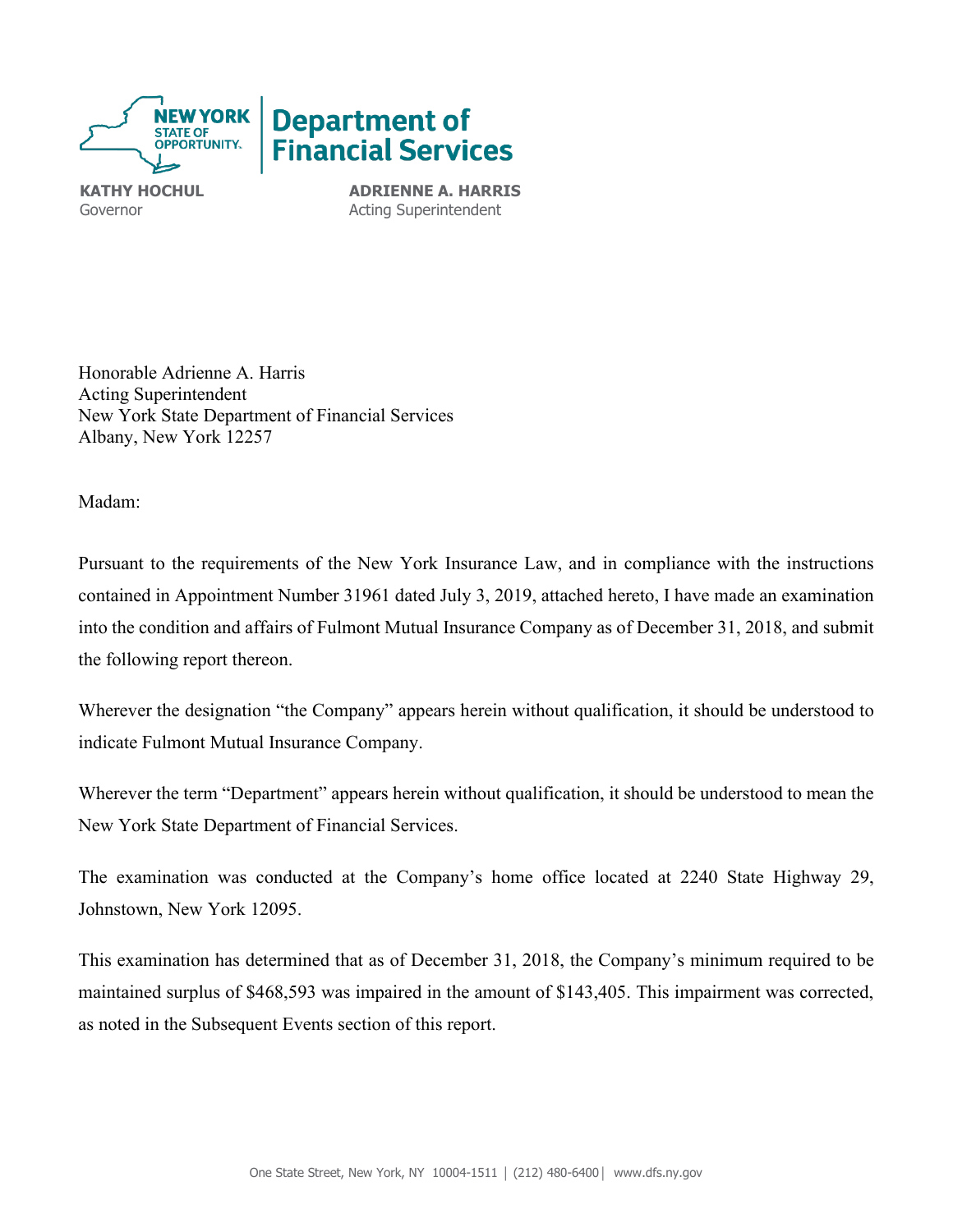#### **1. SCOPE OF EXAMINATION**

<span id="page-3-0"></span> a single-state insurer. The prior filed report on examination encompassed the five-year period ending The Department has performed an individual examination of Fulmont Mutual Insurance Company, December 31, 2010. This examination covered the eight-year period from January 1, 2011 through December 31, 2018. Transactions occurring subsequent to this period were reviewed where deemed appropriate by the examiner.

 This examination was conducted in accordance with the National Association of Insurance with New York laws, statutory accounting principles, and annual statement instructions. Commissioners ("NAIC") Financial Condition Examiners Handbook, which requires that we plan and perform the examination to evaluate the financial condition and identify current and prospective risks of the Company by obtaining information about the Company including corporate governance, identifying and assessing inherent risks within the Company and evaluating system controls and procedures used to mitigate those risks. This examination also includes assessing the principles used and significant estimates made by management, as well as evaluating the overall financial statement presentation, management's compliance

This examination report includes, but is not limited to, the following:

Company history Management and control Territory and plan of operation Reinsurance Holding company description Financial statement presentation Loss review and analysis Significant subsequent events Summary of recommendations

 This report on examination is confined to financial statements and comments on those matters that involve departures from laws, regulations or rules, or that are deemed to require explanation or description.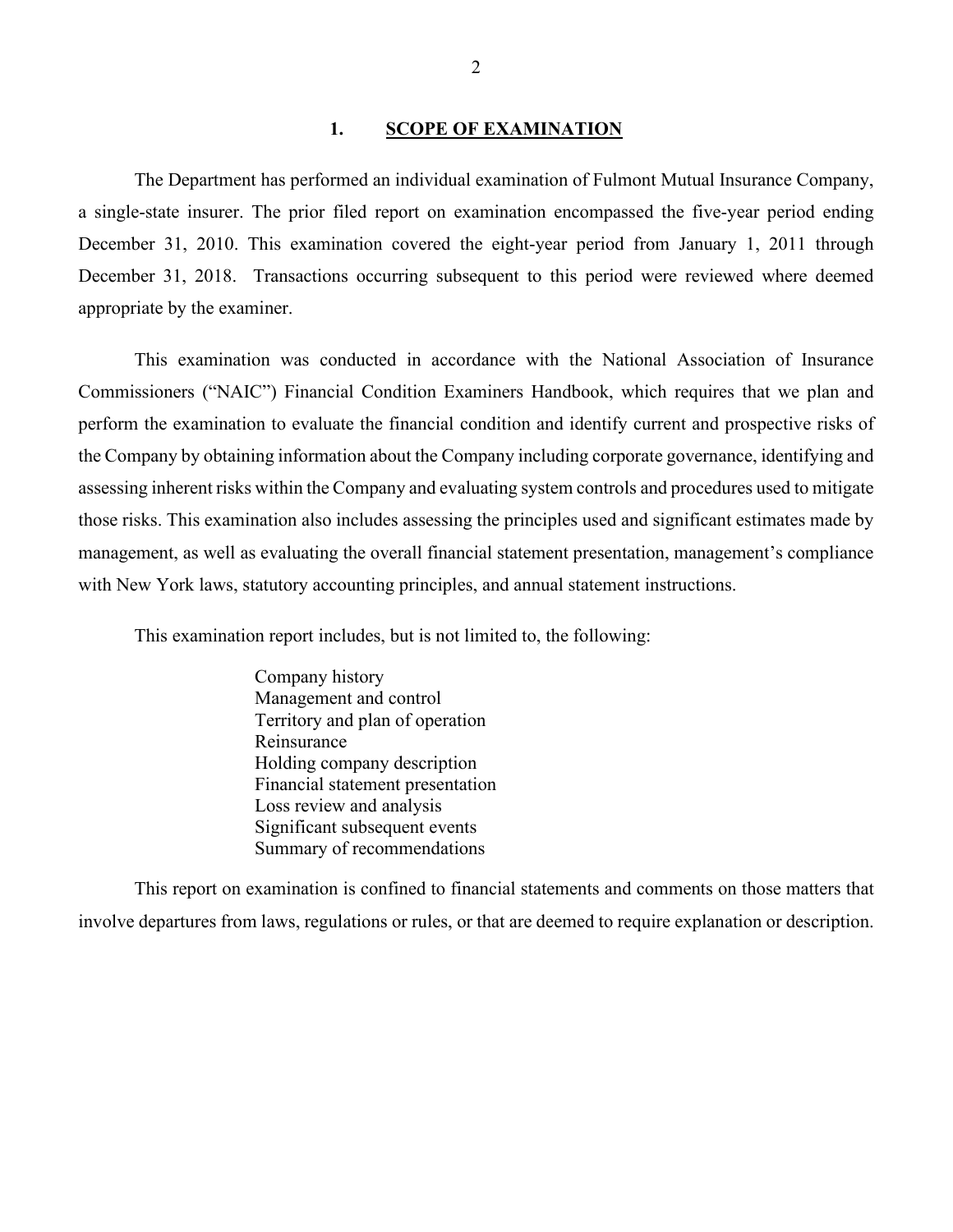## <span id="page-4-0"></span>**2. DESCRIPTION OF COMPANY**

 Fulmont Mutual Insurance Company was incorporated under the laws of the State of New York on August 9, 1853, as the Fulton and Montgomery Counties Farmers Mutual Fire Insurance Association for the purpose of transacting business as an assessment cooperative fire insurance association in Fulton and Montgomery Counties, New York.

A certificate was issued by this Department on December 27, 1910, which authorized the Company to continue the transaction of business in the above-named counties.

On December 31, 1986, the Company converted to an advance premium cooperative insurance company and adopted its current name. At the same time, the Company became qualified to write nonassessable policies and was permitted to extend its territorial limits to include the entire state of New York.

On May 1, 1998, the Company merged with The Mohawk Minden Insurance Company, with the Company being the surviving company.

 Scion Service Corp. ("FM Scion"), also wholly owned by the Company, with FM Scion being the surviving In 2011, the Company's wholly owned subsidiary, Westport MLM Agency, Inc., merged into FM entity.

## <span id="page-4-1"></span>A. Corporate Governance

 of directors consisting of not less than seven nor more than ten members. The board meets four times Pursuant to the Company's charter and by-laws, management of the Company is vested in a board during each calendar year. At December 31, 2018, the board of directors was comprised of the following seven members:

# Name and Residence **Principal Business Affiliation** Marlene A. Benton President, Amsterdam, New York Fulmont Mutual Insurance Company Terry L. Dufel Treasurer, Fonda, New York Fulmont Mutual Insurance Company Joanne E. Gifford Secretary, Johnstown, New York Fulmont Mutual Insurance Company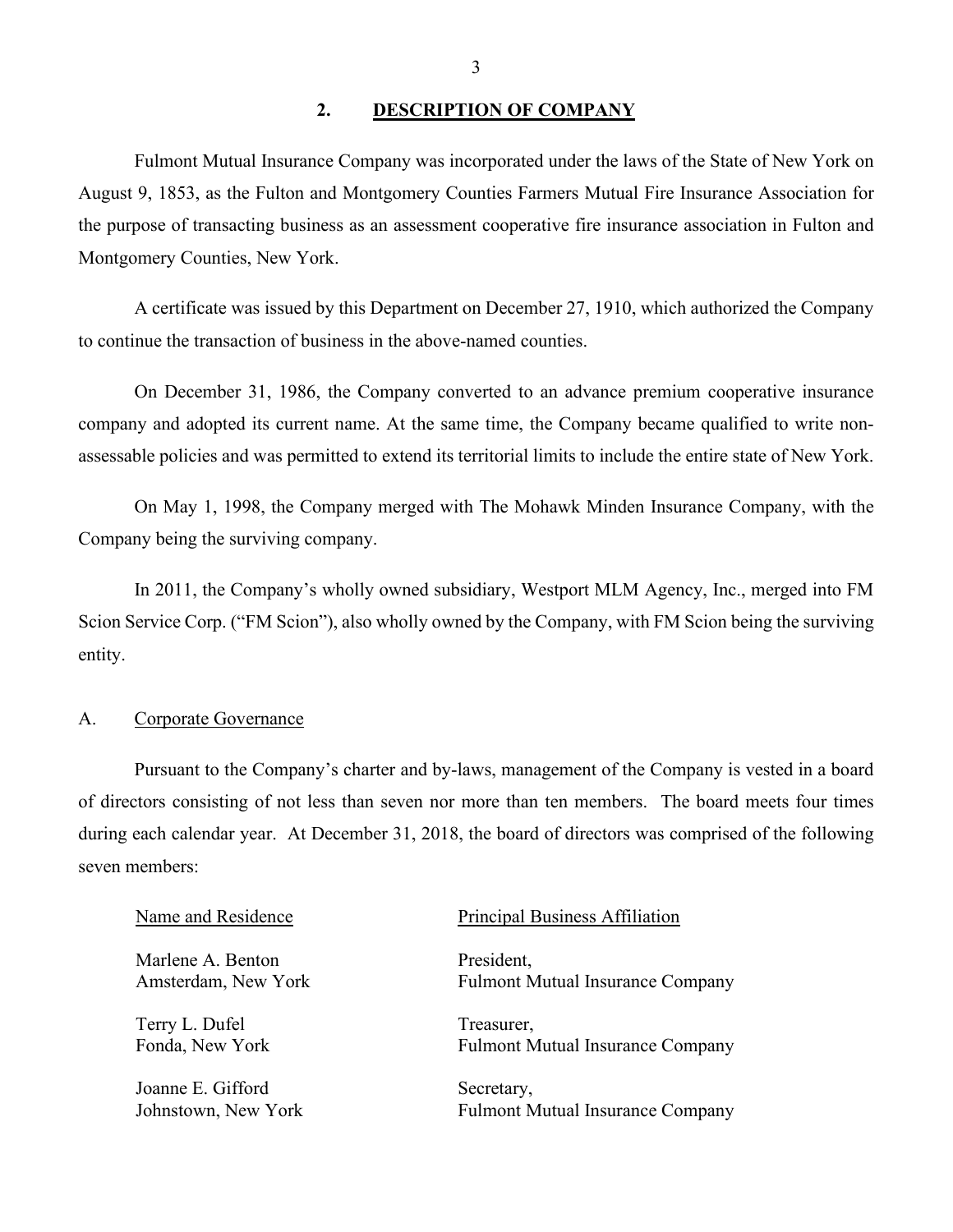| Name and Residence                          | <b>Principal Business Affiliation</b> |
|---------------------------------------------|---------------------------------------|
| Gregory M. Kinowski                         | Licensed agent and owner,             |
| Johnstown, New York                         | Kinowski Insurance Agency             |
| Richard D. Rathbun<br>Cooperstown, New York | Retired                               |
| Clayton J. Sitterly                         | Licensed real estate broker,          |
| Gloversville, New York                      | Coldwell Banker Real Estate           |
| Michael W. Smrtic                           | Attorney,                             |
| Johnstown, New York                         | Law Office of Michael W. Smrtic, Esq. |

As of December 31, 2018, the principal officers of the Company were as follows:

| Name              | Title     |
|-------------------|-----------|
| Marlene A. Benton | President |
| Joanne E. Gifford | Secretary |
| Terry L. Dufel    | Treasurer |

## <span id="page-5-0"></span>B. Territory and Plan of Operation

As of December 31, 2018*,* the Company was licensed to write business solely in New York. As of the examination date, the Company was authorized to transact the kinds of insurance as defined in the following numbered paragraphs of Section 1113(a) of the New York Insurance Law:

| Paragraph | Line of Business                           |
|-----------|--------------------------------------------|
| 4         | Fire                                       |
| 5         | Miscellaneous property                     |
| 6         | Water damage                               |
| 7         | Burglary and theft                         |
| 8         | Glass                                      |
| 9         | Boiler and machinery                       |
| 12        | Collision                                  |
| 13        | Personal injury liability                  |
| 14        | Property damage liability                  |
| 19        | Motor vehicle and aircraft physical damage |
| 20        | Marine and inland marine (Inland only)     |

4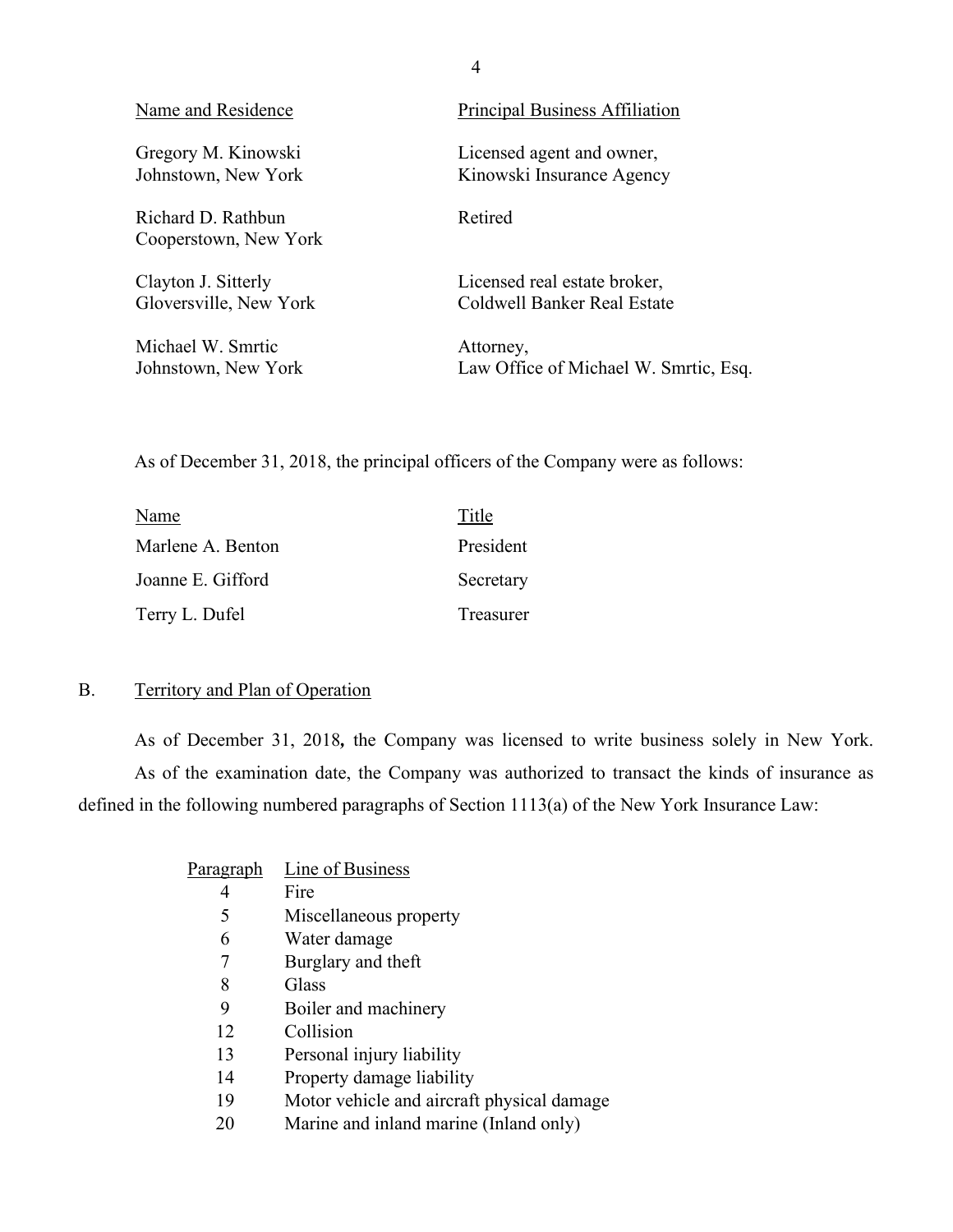The Company is also licensed to accept and cede reinsurance as provided in Section 6606 of the New York Insurance Law.

Based upon the lines of business for which the Company is licensed and pursuant to the requirements of Articles 13, 41 and 66 of the New York Insurance Law, the Company is required to maintain a minimum surplus to policyholders in the amount of \$468,593.

The following schedule shows the direct premiums written by the Company for the period under examination:

| Calendar Year | <b>Direct Premiums</b> |
|---------------|------------------------|
| 2011          | \$5,346,536            |
| 2012          | \$5,904,560            |
| 2013          | \$6,414,146            |
| 2014          | \$6,300,992            |
| 2015          | \$5,593,606            |
| 2016          | \$5,143,176            |
| 2017          | \$4,604,397            |
| 2018          | \$4,130,166            |
|               |                        |

At December 31, 2018, the Company wrote insurance through independent agents and its subsidiary, Scion. The Company did not assume any business during the examination period.

The Company's major lines of business are commercial multiple peril and homeowners' multiple peril, which accounted for approximately 40% and 35% respectively, of the Company's 2018 direct written premiums.

## <span id="page-6-0"></span>C. Reinsurance Ceded

The Company has structured its ceded reinsurance program as follows:

| Type of Treaty      | Cession                                                                                                                         |
|---------------------|---------------------------------------------------------------------------------------------------------------------------------|
| Property (3 layers) | $$940,000$ in excess of $$60,000$ each loss, each risk.                                                                         |
|                     | Per occurrence limits of \$120,000 on the first layer;<br>$$800,000$ on the second layer; and $$500,000$ on the<br>third layer. |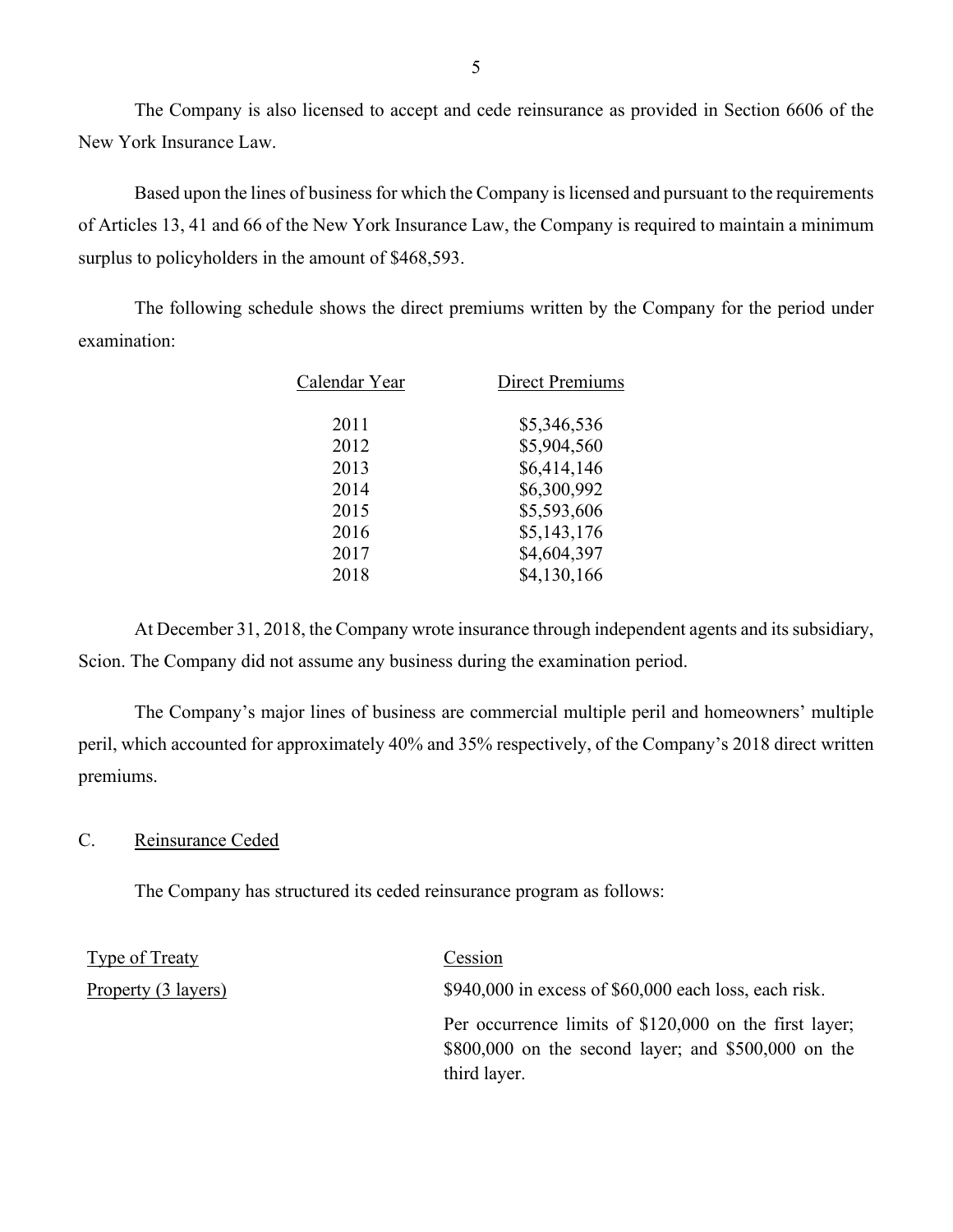| Type of Treaty                         | Cession                                                                                                                                 |
|----------------------------------------|-----------------------------------------------------------------------------------------------------------------------------------------|
| Casualty (3 layers)                    | $$940,000$ in excess of $$60,000$ per occurrence, per<br>policy.                                                                        |
| Property and Casualty combined         | \$40,000 in excess of \$60,000 each loss occurrence.                                                                                    |
| Casualty clash                         | \$1,000,000 in excess of $$1,000,000$ each loss<br>occurrence involving two or more policies.                                           |
|                                        | \$2,000,000 in excess of \$2,000,000 all losses and on<br>workers' compensation losses.                                                 |
| <b>Property Catastrophe (2 layers)</b> | 95% of \$4,900,000 in excess of \$100,000 each loss<br>occurrence. There is no recovery unless two $(2)$ or more<br>risks are involved. |

 Company, and the Company obligates itself to cede to the reinsurer 100% of the Company's net retained As of December 31, 2018, the Company had an Equipment Breakdown Coverage quota share treaty on boiler and machinery insurance under which the reinsurer obligates itself to accept as reinsurance of the liability as defined in the contract. Cessions under the contract shall not exceed \$5,000,000 on any one commercial multi-peril or farm owners' risk without prior agreement with the reinsurer and \$50,000 on any one homeowner or mobile homeowner's risk without prior written agreement of the reinsurer.

Most of the business was ceded to authorized unaffiliated reinsurers. At December 31, 2018, the Company ceded business to one unauthorized reinsurer. It is the Company's policy to obtain the appropriate collateral for its cessions to unauthorized reinsurers. All significant ceded reinsurance agreements in effect as of the examination date were reviewed and found to contain the required clauses, including an insolvency clause meeting the requirements of Section 1308 of the New York Insurance Law.

 President and Treasurer. Additionally, examination review indicated that the Company was not a party to Examination review of the Schedule F data reported by the Company in its filed annual statement was found to accurately reflect its material reinsurance transactions. Additionally, management has represented that all material ceded reinsurance agreements transfer both underwriting and timing risk as set forth in the NAIC Accounting Practices and Procedures Manual, Statement of Statutory Accounting Principles ("SSAP") No. 62R. Representations were supported by an attestation from the Company's any finite reinsurance agreements. All ceded reinsurance agreements were accounted for utilizing reinsurance accounting as set forth in SSAP No. 62R.

6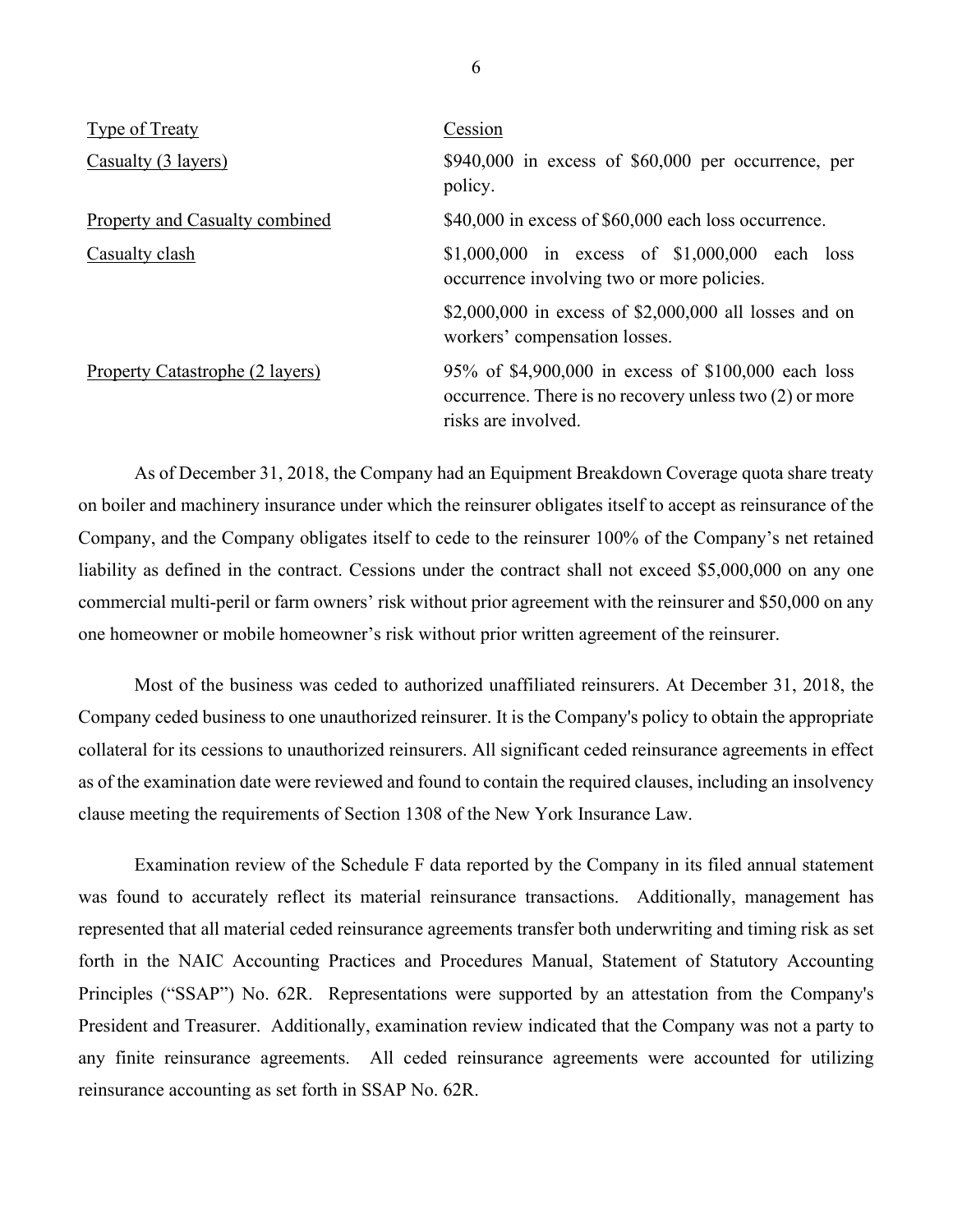## <span id="page-8-0"></span>D. Affiliated Group

the Company had two subsidiaries: Westport MLM Agency ("Westport") and FM Scion. At December 31, 2018, the Company owned 100% of the common stock of FM Scion. Prior to 2011,

 for those agents, who were also brokers, to write coverage that the Company did not write. FM Scion was organized for the purpose of providing certain ancillary services to the Company. In 1982, FM Scion expanded its scope to include the business of insurance broker, which provided a vehicle

 company. On August 19, 2011, Westport and FM Scion merged, with FM Scion as the surviving company. Westport was organized in 1987 to conduct business as a general insurance agency and brokerage

 period indicated that such filings were complete and were filed in a timely manner A review of the annual filings made pursuant to Department Regulation 53 during the examination

The following is an unabridged chart of the affiliated group at December 31, 2018:



At December 31, 2018, the Company was party to the following agreement with FM Scion: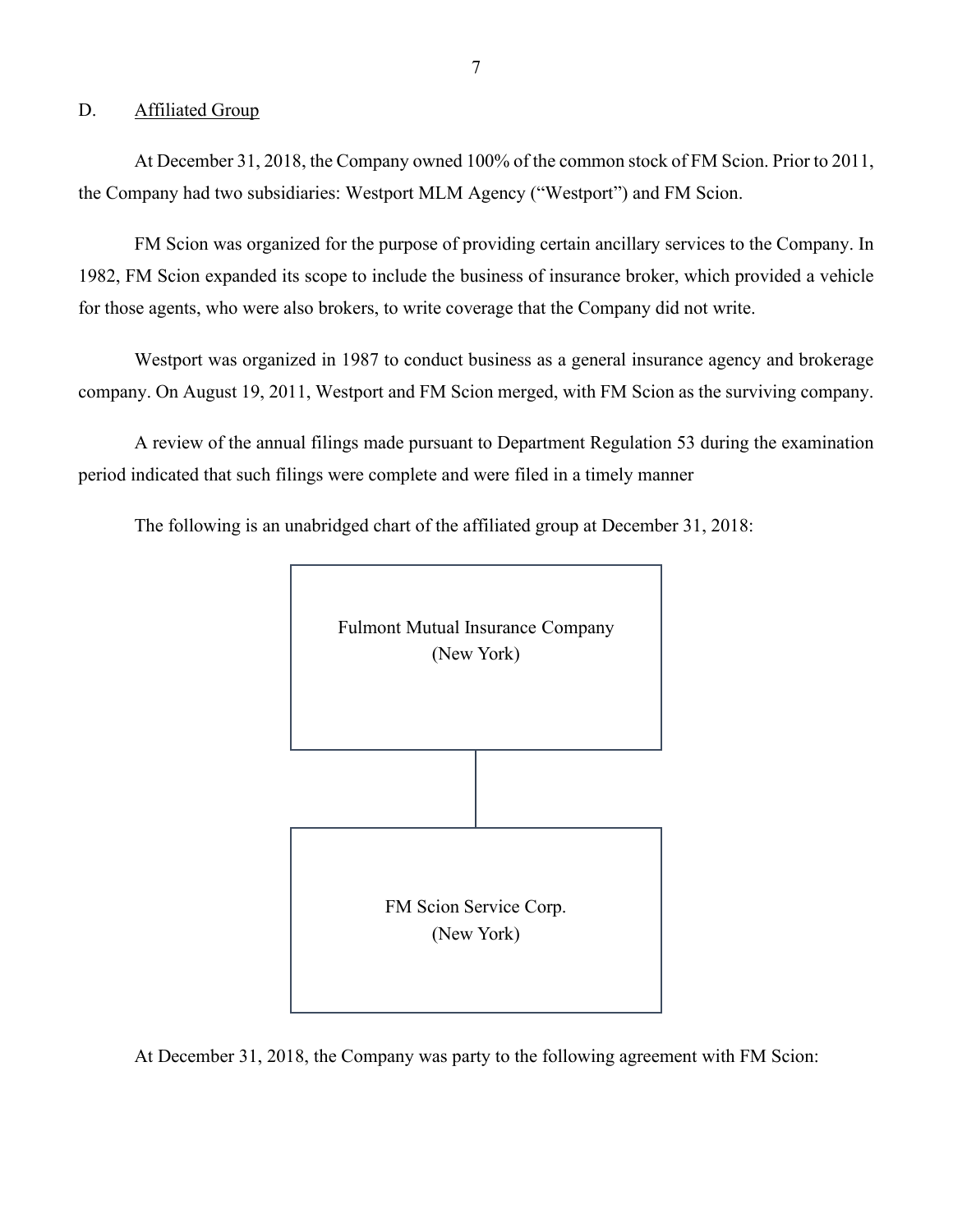#### Expense Allocation

 benefits to the Company. The agreements were filed with the Department and were non-disapproved. The Company and its subsidiary share operating expenses pursuant to an expense sharing agreement. The agreement is reviewed on an annual basis, and if changes are needed, a new expense allocation agreement is executed. Pursuant to the agreement, FM Scion provides computer equipment and other services to the Company, and pays its proportionate share of operating expenses, employee wages and

## E. Significant Ratios

 The Company's operating ratios, computed as of December 31, 2018, do not fall within the benchmark ranges set forth in the Insurance Regulatory Information System of the NAIC.

| <b>Operating Ratios</b>                                  | Result  |
|----------------------------------------------------------|---------|
| Net premiums written to surplus as regards policyholders | 561%    |
| Adjusted liabilities to liquid assets                    | $122\%$ |
| Two-year overall operating                               | 118%    |

Due to the following reasons, the Company's operating ratios fall outside the benchmark ranges:<br>
1) the Company has experienced large underwriting losses;

related to the sale-leaseback agreement (see section 5 for further detail); 2) per the examination, the Company's liabilities increased \$250,000 due to borrowed money

3) per the examination, the Company's loss and loss adjustment expense liability increased by \$278,000 (see section 4 for further detail).

## **Underwriting Ratios**

The underwriting ratios presented below are on an earned/incurred basis and encompass the eightyear period covered by this examination:

|                                              | Amount       | Ratio   |
|----------------------------------------------|--------------|---------|
| Losses and loss adjustment expenses incurred | \$16,814,658 | 82.26%  |
| Other underwriting expenses incurred         | 6,435,914    | 31.49   |
| Net underwriting gain (loss)                 | (2,810,792)  | (13.75) |
|                                              |              |         |
| Premiums earned                              | \$20,439,780 | 100.00% |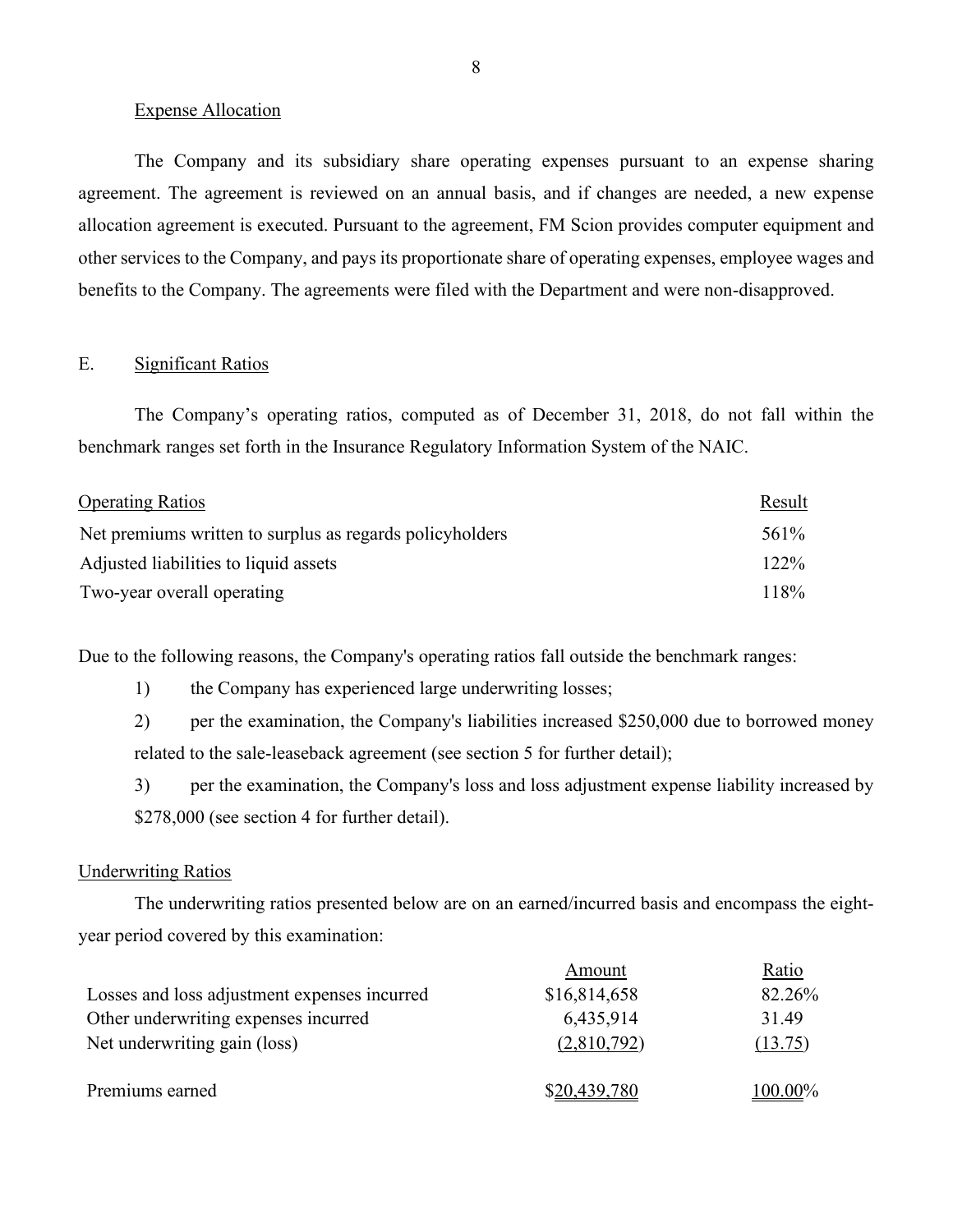business operations in consideration of its size and risk profile. An RBC score of 200% or below can result The Company's reported risk-based capital ("RBC") score was 204.40% at December 31, 2018*.* The RBC is a measure of the minimum amount of capital appropriate for a reporting entity to support its overall in regulatory action.

 The financial adjustments totaling \$528,000, as described under sections 4 and 5 of this report, have negatively impacted the Company's RBC score.

## F. Independent Auditors Report and Statement of Actuarial Opinion

## <span id="page-10-0"></span>Independent Auditors Report

Pursuant to the Company's audited financial statements as of December 31, 2018, the Company's external auditors noted that "certain conditions exist which indicate that the Company may not be able to continue as a going concern". Specifically, the CPA firm cited the following:

- of \$250,000; 1) the Company incurred a reduction in surplus of approximately \$70,000 for 2018 and a loss from underwriting of approximately \$354,000. The surplus reduction was after a gain of assets sold
- 2) the Company's unassigned surplus is approximately \$397,000 and the Company continues to experience losses from underwriting activities;
- condition of a lease agreement; 3) included in assets is restricted cash of \$262,500 which is being used as pledged collateral as a
- 4) through the first quarter of 2019, the Company reported an additional reduction in surplus of \$228,077.

Furthermore, pursuant to the audited financial statements as of December 31, 2019, the external auditors reiterated that "certain conditions exist which indicate that the Company may not be able to continue as a going concern". Specifically, the CPA firm cited the following:

- 1) the Company incurred a reduction in surplus of approximately \$597,000 for 2019 and a loss from underwriting of approximately \$607,000;
- 2) the Company's unassigned surplus is a deficit of approximately \$212,000 and the Company continues to experience losses from underwriting activities;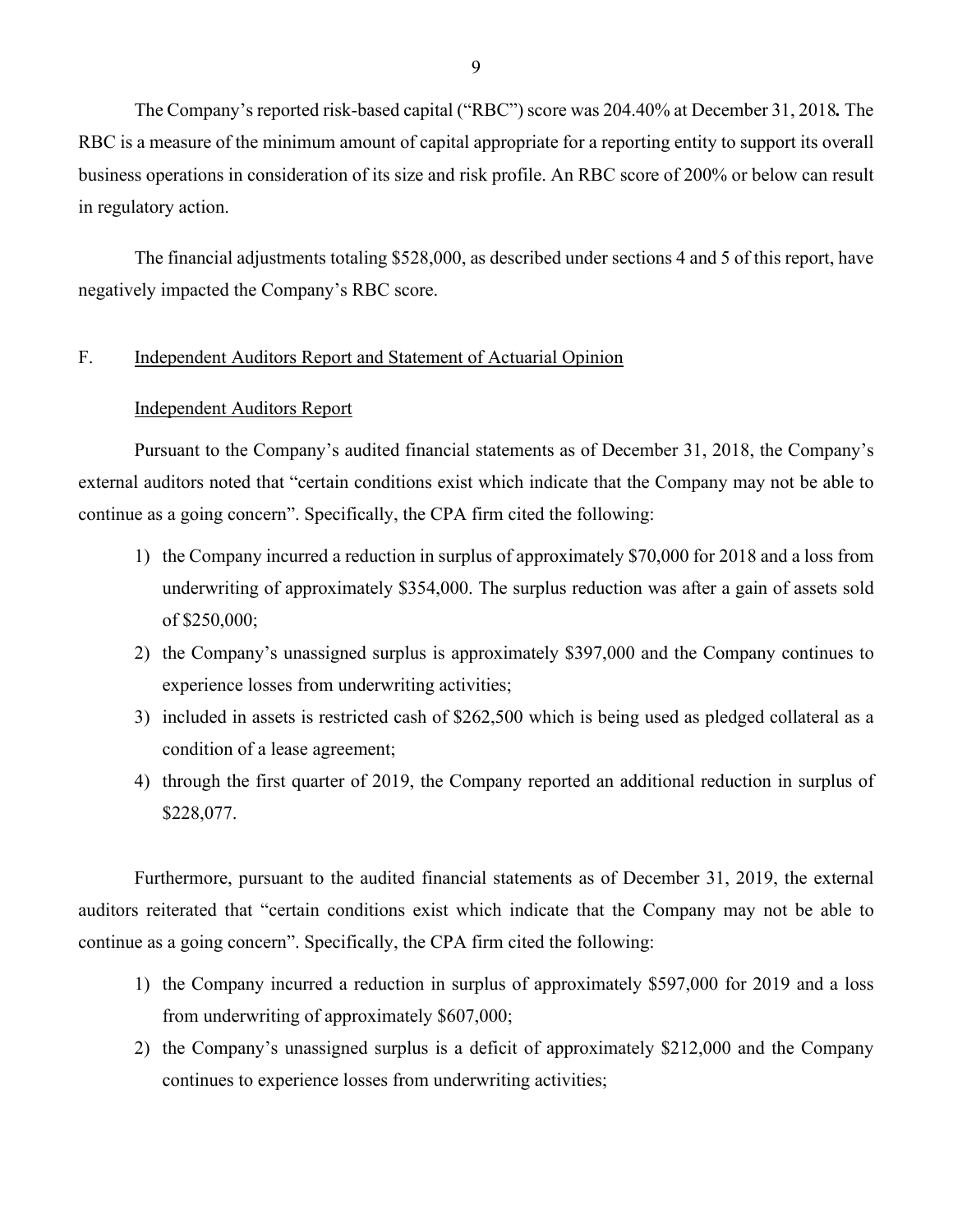- condition of a lease agreement; 3) included in assets is restricted cash of \$175,441 which is being used as pledged collateral as a
- 4) through the first quarter of 2020, the Company reported an additional reduction in surplus of \$159,152.

#### Statement of Actuarial Opinion

 the amounts carried by the Company on loss and loss adjustment expenses reserves are "not consistent with expense reserves carried by the Company, on a gross and net basis, are inadequate" and that the net carried The Company's consulting actuary issued the 2018 Statement of Actuarial Opinion indicating that a Determination of Reasonableness Provision". The opinion further states that "the loss and loss adjustment loss and loss expense reserves are \$159,000 below the low end of range and \$277,000 below the point estimate.

Refer to sections 4 and 5 of this report for further comments on these issues.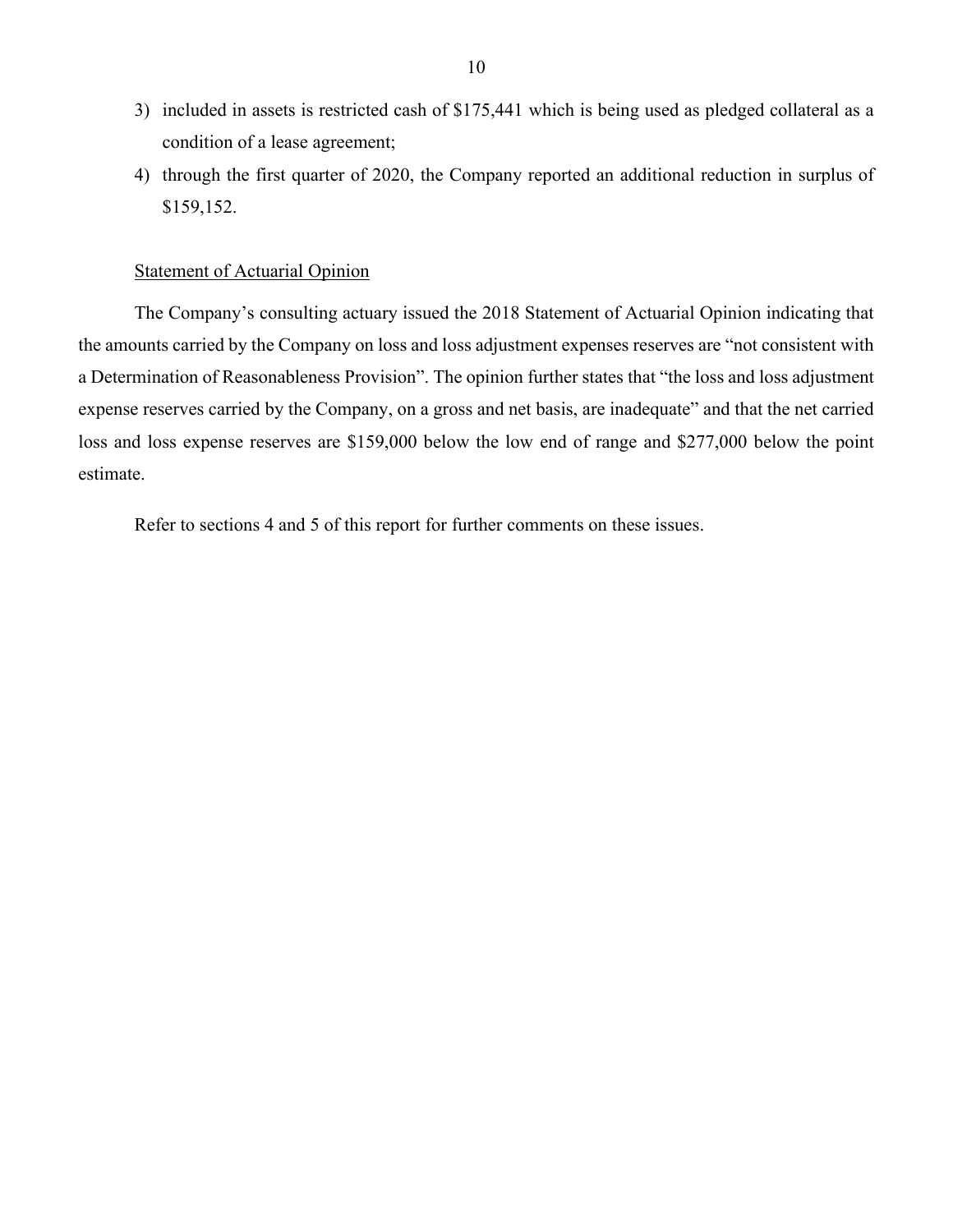## **3. FINANCIAL STATEMENTS**

# <span id="page-12-1"></span><span id="page-12-0"></span>A. Balance Sheet

 2018, as reported by the Company: The following shows the assets, liabilities and surplus as regards policyholders as of December 31,

| Assets                                                                   |               | Non-admitted           | Net Admitted       |
|--------------------------------------------------------------------------|---------------|------------------------|--------------------|
|                                                                          | <b>Assets</b> | Assets                 | Assets             |
| <b>Bonds</b>                                                             | \$<br>640,568 | \$<br>$\boldsymbol{0}$ | 640,568<br>S.      |
| Common stocks                                                            | 231,895       | 0                      | 231,895            |
| First liens - mortgage loans on real estate                              | 53,469        | $\theta$               | 53,469             |
| Properties occupied by the company                                       | 74,176        | $\boldsymbol{0}$       | 74,176             |
| Cash, cash equivalents and short-term investments                        | 1,025,216     | $\boldsymbol{0}$       | 1,025,216          |
| Investment income due and accrued                                        | 2,761         | $\boldsymbol{0}$       | 2,761              |
| Uncollected premiums and agents' balances in the<br>course of collection | 105,662       | 2,300                  | 103,362            |
| Deferred premiums, agents' balances and                                  |               |                        |                    |
| installments                                                             |               |                        |                    |
| booked but deferred and not yet due                                      | 344,741       | 0                      | 344,741            |
| Amounts recoverable from reinsurers                                      | 166,272       | $\Omega$               | 166,272            |
| Net deferred tax asset                                                   | 336,828       | 336,828                | $\theta$           |
| Receivables from parent, subsidiaries and affiliates                     | 9,745         | $\theta$               | 9,745              |
| <b>FAIR Plan</b>                                                         | 71,062        | 11,645                 | 59,417             |
| Account receivable other                                                 | 22,185        | 0                      | 22,185             |
| Total assets                                                             | \$3,084,580   | \$350,773              | <u>\$2,733,807</u> |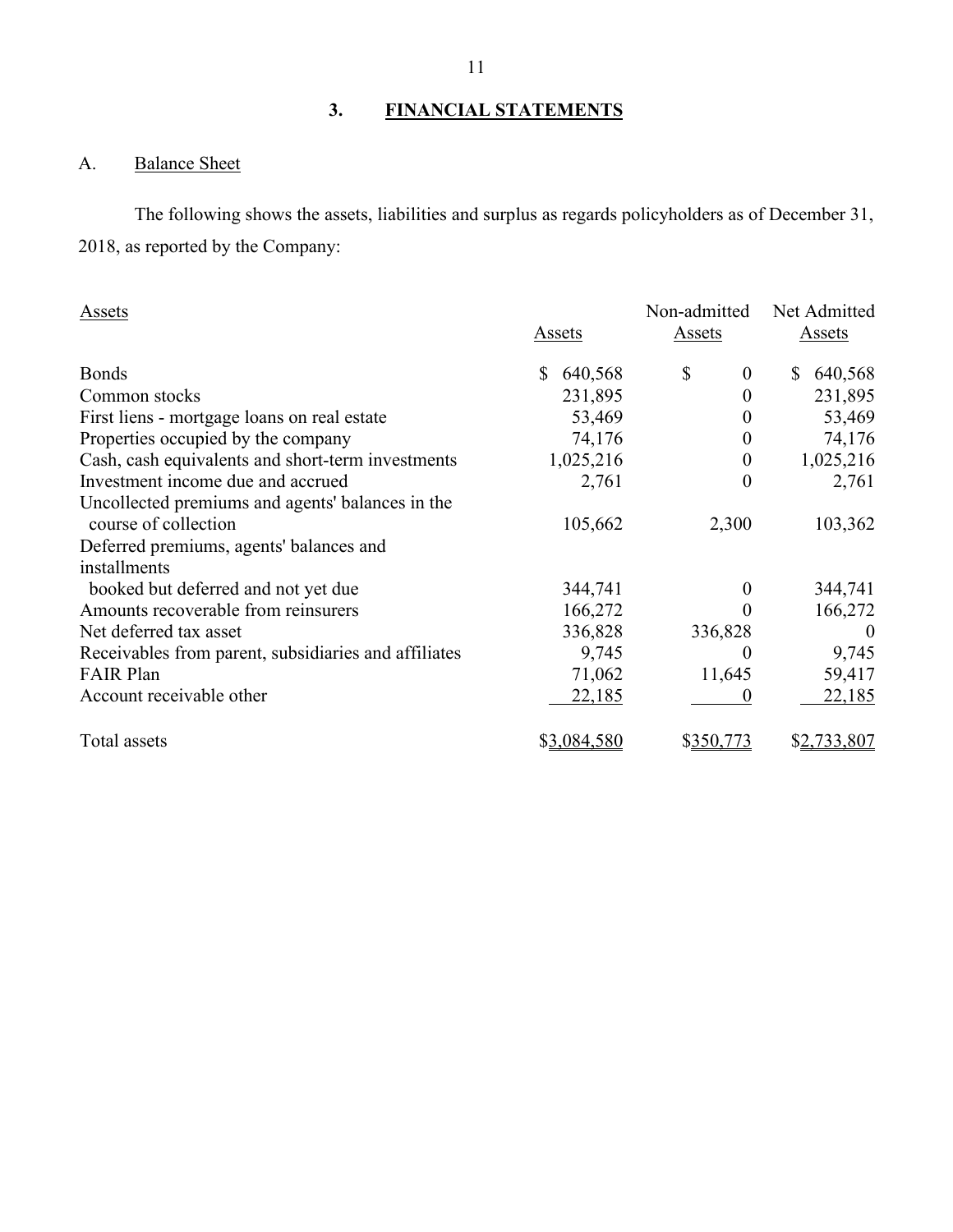## Liabilities, Surplus and Other Funds

## **Liabilities**

| Losses and loss adjustment expenses                            |           | \$818,533   |
|----------------------------------------------------------------|-----------|-------------|
| Commissions payable, contingent commissions and other similar  |           |             |
| charges                                                        |           | 130,223     |
| Other expenses (excluding taxes, licenses and fees)            |           | 29,217      |
| Unearned premiums                                              |           | 830,799     |
| Advance premium                                                |           | 78,442      |
| Ceded reinsurance premiums payable (net of ceding commissions) |           | (45, 156)   |
| Amounts withheld or retained by company for account of others  |           | 36,561      |
| Provision for reinsurance                                      |           | 2,000       |
| <b>Total liabilities</b>                                       |           | \$1,880,619 |
| <b>Surplus and Other Funds</b>                                 |           |             |
| NYS required special surplus                                   | \$455,712 |             |
| Unassigned funds (surplus)                                     | 397,476   |             |
| Surplus as regards policyholders                               |           | 853,188     |
| Total liabilities, surplus and other funds                     |           | \$2,733,807 |

Note 1: This examination has determined that as of December 31, 2018, the Company's minimum required to be maintained surplus of \$468,593 was impaired in the amount of \$143,405. This impairment was corrected, as noted in the Subsequent Events section of this report.

Note 2: The Internal Revenue Service has not audited tax returns covering tax years 2011 through 2018. The examiner is unaware of any potential exposure of the Company to any tax assessment and no liability has been established herein relative to such contingency.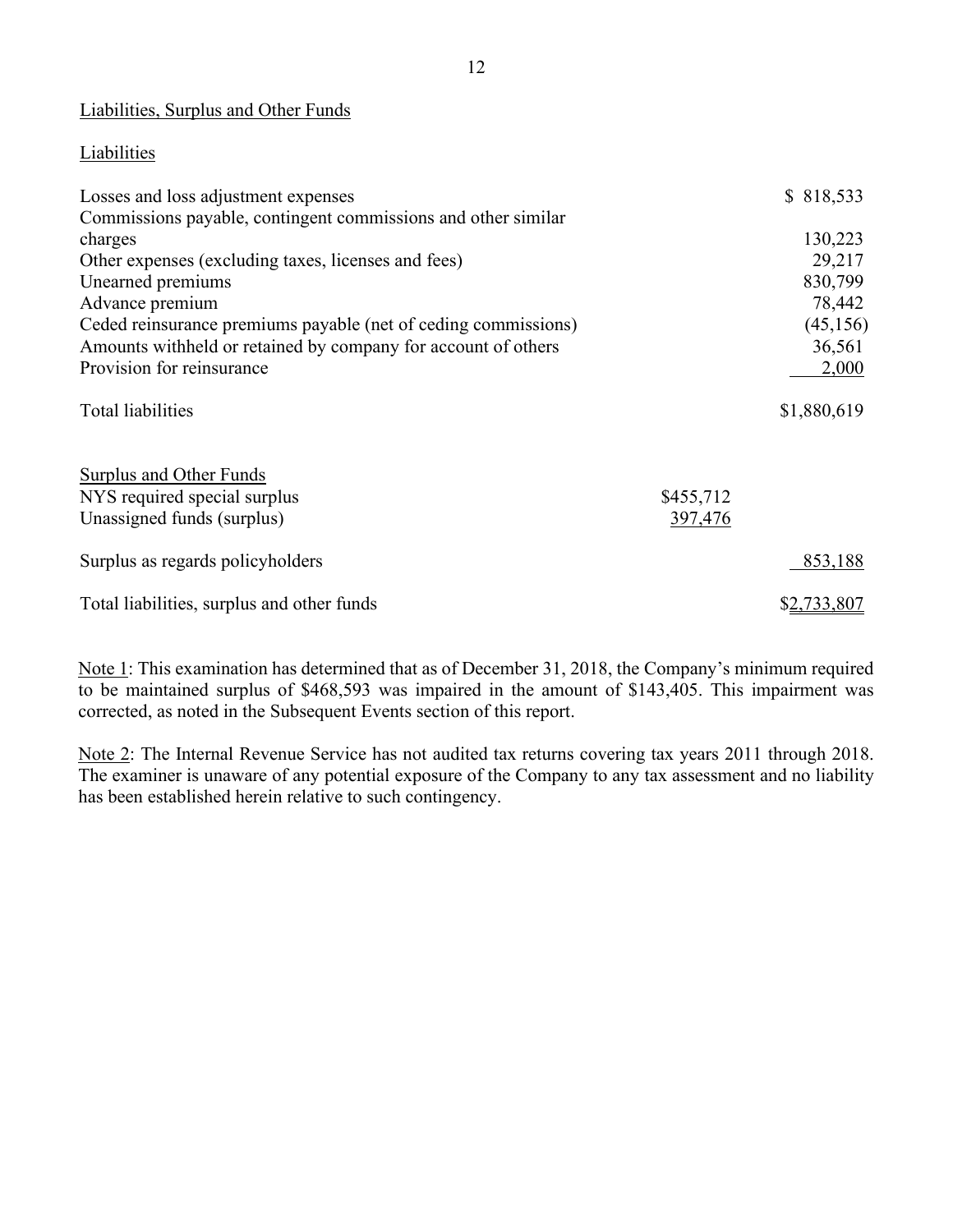## <span id="page-14-0"></span>B. Statement of Income

 The net loss for the examination period, as reported by the Company, was \$1,017,357, as detailed below:

| <b>Underwriting Income</b>                                                                                                                                                                              |                                                        |                                               |
|---------------------------------------------------------------------------------------------------------------------------------------------------------------------------------------------------------|--------------------------------------------------------|-----------------------------------------------|
| Premiums earned                                                                                                                                                                                         |                                                        | \$20,439,780                                  |
| Deductions:<br>Losses and loss adjustment expenses incurred<br>Other underwriting expenses incurred                                                                                                     | \$16,536,658<br>6,435,914                              |                                               |
| Total underwriting deductions                                                                                                                                                                           |                                                        | (22, 972, 572)                                |
| Net underwriting gain or (loss)                                                                                                                                                                         |                                                        | (2,532,792)                                   |
| <b>Investment Income</b>                                                                                                                                                                                |                                                        |                                               |
| Net investment income earned<br>Net realized capital gain                                                                                                                                               | $\mathbb{S}$<br>339,231<br>9,851                       |                                               |
| Net investment gain or (loss)                                                                                                                                                                           |                                                        | 349,082                                       |
| Other Income                                                                                                                                                                                            |                                                        |                                               |
| Net gain or (loss) from agents' or premium balances<br>charged off<br>Finance and service charges not included in premiums<br>FDIC funds received on Certificate of Deposit<br>Gain from sale-leaseback | $\mathbb{S}$<br>89,255<br>751,457<br>41,502<br>250,000 |                                               |
| Total other income                                                                                                                                                                                      |                                                        | 1,132,214                                     |
| Net income before federal income taxes<br>Federal and foreign income taxes incurred<br>Net income (loss)                                                                                                |                                                        | \$(1,051,496)<br>(34, 140)<br>$(1,017,357)^*$ |
|                                                                                                                                                                                                         |                                                        |                                               |

**\***Rounding difference of \$1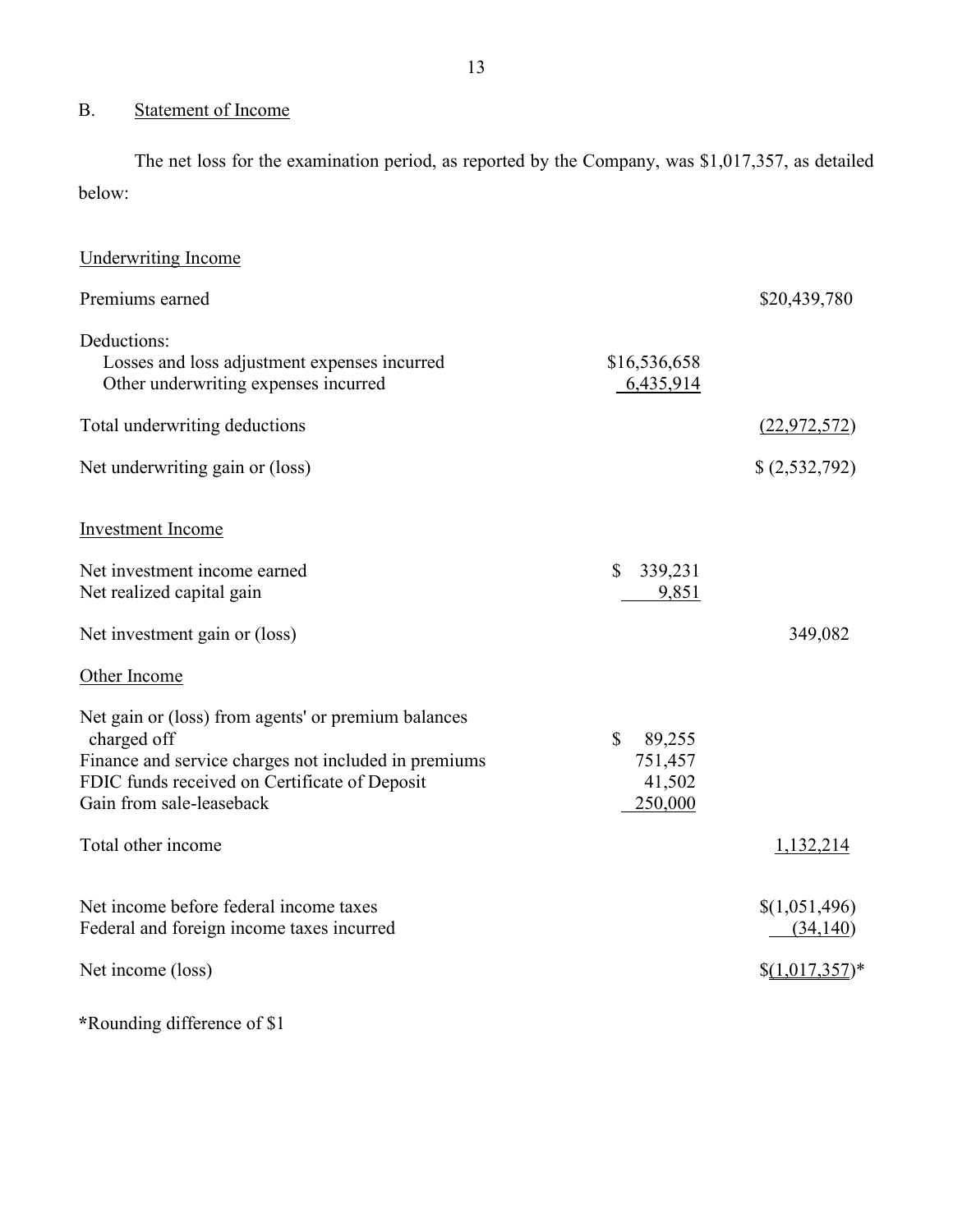## <span id="page-15-0"></span>C. Capital and Surplus

Surplus as regards policyholders decreased \$907,060 during the eight-year examination period, January 1, 2011 through December 31, 2018, as reported by the Company, detailed as follows:

## Surplus as regards policyholders as reported by the Company as of December 31, 2010

\$1,760,248

|                                                | Gains in       | Losses in      |
|------------------------------------------------|----------------|----------------|
|                                                | <b>Surplus</b> | <b>Surplus</b> |
| Net income                                     |                | \$1,017,357    |
| Net unrealized capital gains or (losses)       | \$101,110      |                |
| Change in net deferred income tax              | 275,809        |                |
| Change in non-admitted assets                  | 183,474        |                |
| Change in provision for reinsurance            |                | 2,000          |
| Cumulative effect of changes in accounting     |                |                |
| principles                                     | 6,093          |                |
| Miscellaneous                                  | 1,092          |                |
| Change in prior year reinsurance recoverable   |                | 12,606         |
| Other surplus adjustment                       | 18,531         |                |
| Change in PY 2016 UEP Transfer                 |                | 92,985         |
| Change in vacation pay accruals                |                | 7,861          |
| Adoption of SSAP 101                           |                | 3,579          |
| Change in prior year receivable                |                | 5,396          |
| Surplus adjustment - Fair Plan                 | 1,556          |                |
| Prior period adjustment                        |                | 220,847        |
| Write-off of unrecoverable reinsurance balance |                | 132,094        |
| Total gains and losses                         | \$587,665      | \$1,494,725    |
| Net increase (decrease) in surplus             |                |                |
|                                                |                |                |

Surplus as regards policyholders, as reported by the Company, as of December 31, 2018

\$853,188

(907,060)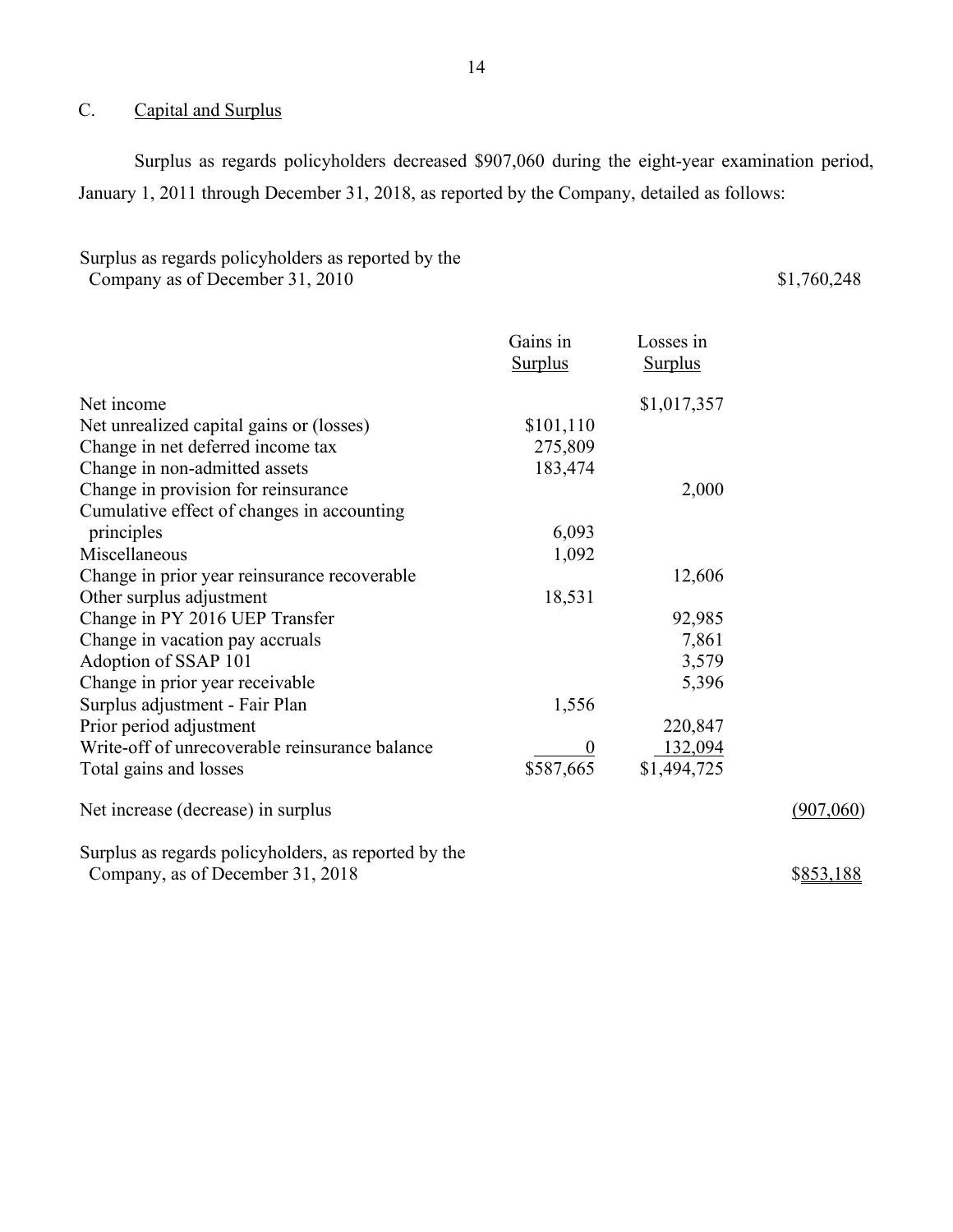<span id="page-16-0"></span>D. Analysis of Changes to Surplus

| Surplus as regards policyholders as of        |           |
|-----------------------------------------------|-----------|
| December 31, 2018, as reported by the Company | \$853,188 |

|                                                                                                                               | Surplus<br>Increase | Surplus<br>Decrease |           |
|-------------------------------------------------------------------------------------------------------------------------------|---------------------|---------------------|-----------|
| Examination reclassification of sale-leaseback<br>transaction from gain on sale of equipment to<br>establishment of liability | \$0                 | \$250,000           |           |
| Examination change in loss and loss<br>adjustment expense reserves                                                            | $\boldsymbol{0}$    | 278,000             |           |
| Net decrease in surplus                                                                                                       |                     |                     | (528,000) |
| Surplus at December 31, 2018, per Report on<br>Examination                                                                    |                     |                     |           |

 to be maintained surplus of \$468,593 was impaired in the amount of \$143,405. This impairment was This examination has determined that as of December 31, 2018, the Company's minimum required corrected, as noted in the Subsequent Events section of this report.

## <span id="page-16-1"></span>E. Analysis of Changes to Income

| Net income for the examination period, as reported<br>by the Company           |                    |                    | \$(1,017,357) |
|--------------------------------------------------------------------------------|--------------------|--------------------|---------------|
| Examination reclassification of sale-leaseback                                 | Income<br>Increase | Income<br>Decrease |               |
| transaction from gain on sale of equipment to<br>establishment of liability    | \$0                | \$250,000          |               |
| Examination change in loss and loss reserves<br>adjustment expense reserves    | $\overline{0}$     | 278,000            |               |
| Net increase (decrease) in income                                              |                    |                    | (528,000)     |
| Net income (loss) for the examination period, after<br>examination adjustments |                    |                    | \$(1,545,357) |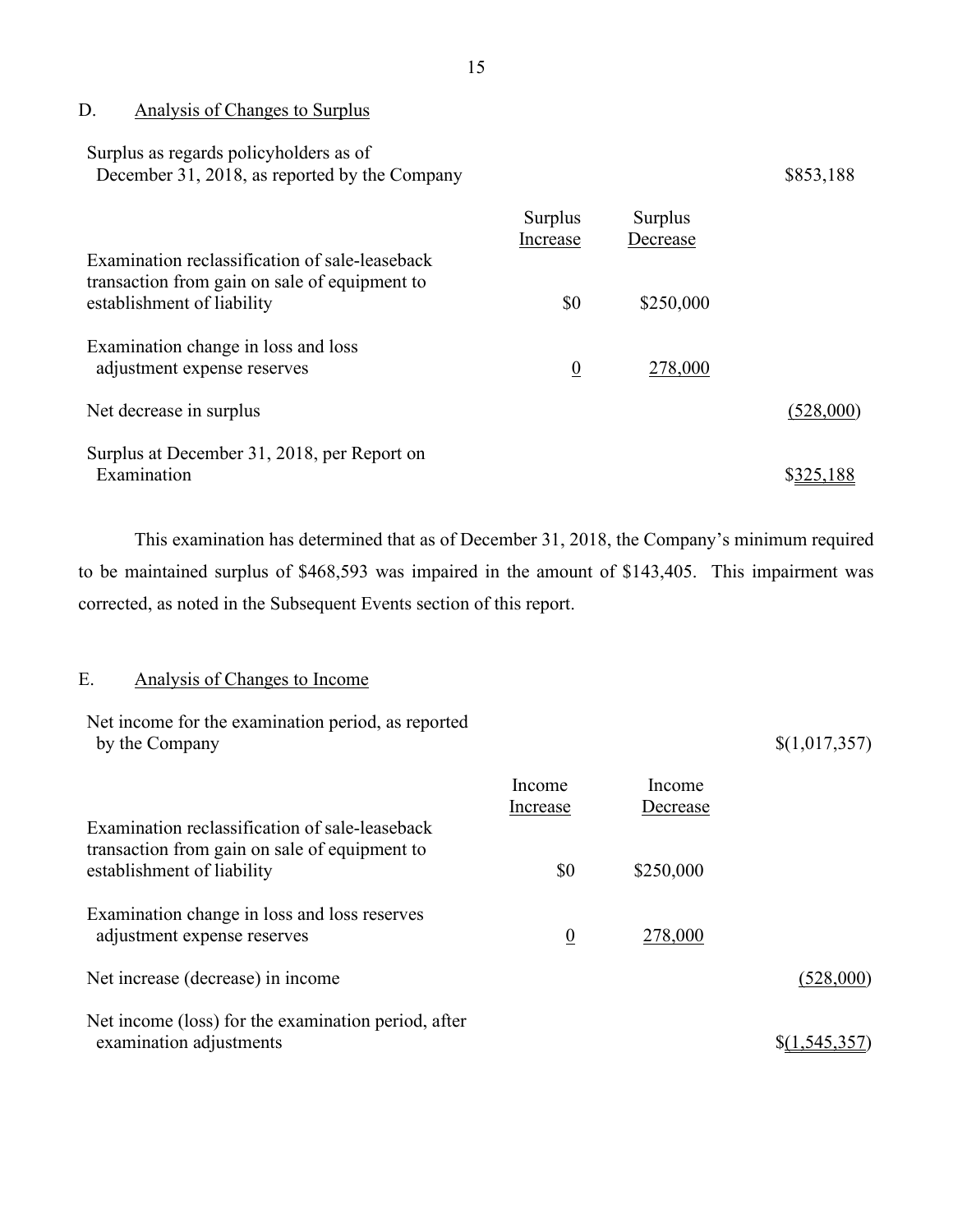## **4. LOSSES AND LOSS ADJUSTMENT EXPENSES**

The examination liability for the captioned items of \$1,096,533 is \$278,000 more than the \$818,533 reported by the Company in its December 31, 2018 filed annual statement. The examination analysis of the loss and loss adjustment expense reserves was conducted in accordance with generally accepted actuarial principles and statutory accounting principles, including SSAP No. 55.

Based on our review, the Department considers the Company's carried reserves as of December 31, 2018 to be materially deficient. It is noted that the largest components of the examination adjustments were in the commercial multiple peril, homeowners/farmowners, and adjusting and other expense reserves.

Section 1303 of the New York Insurance Law states, in part:

"Every insurer shall . . . maintain reserves in an amount estimated in the aggregate to provide for the payment of all losses or claims incurred on or prior to the date of statement, whether reported or unreported, which are unpaid as of such date and for which such insurer may be liable, and also reserves in an amount estimated to provide for the expenses of adjustment or settlement of such losses or claims."

Further, Paragraph 10 of SSAP No. 55 states, in part:

"The liability for claim reserves and claim liabilities, unpaid losses, and loss/claim adjustment expenses shall be based upon the estimated ultimate cost of settling the claims (including the effects of inflation and other societal and economic factors), using past experience adjusted for current trends, and any other factors that would modify past experience . . ."

<span id="page-17-0"></span>It is recommended that the Company address the reserving inadequacies and increase its carried reserves to an appropriate level, pursuant to the provisions of Section 1303 of the New York Insurance Law and SSAP No. 55.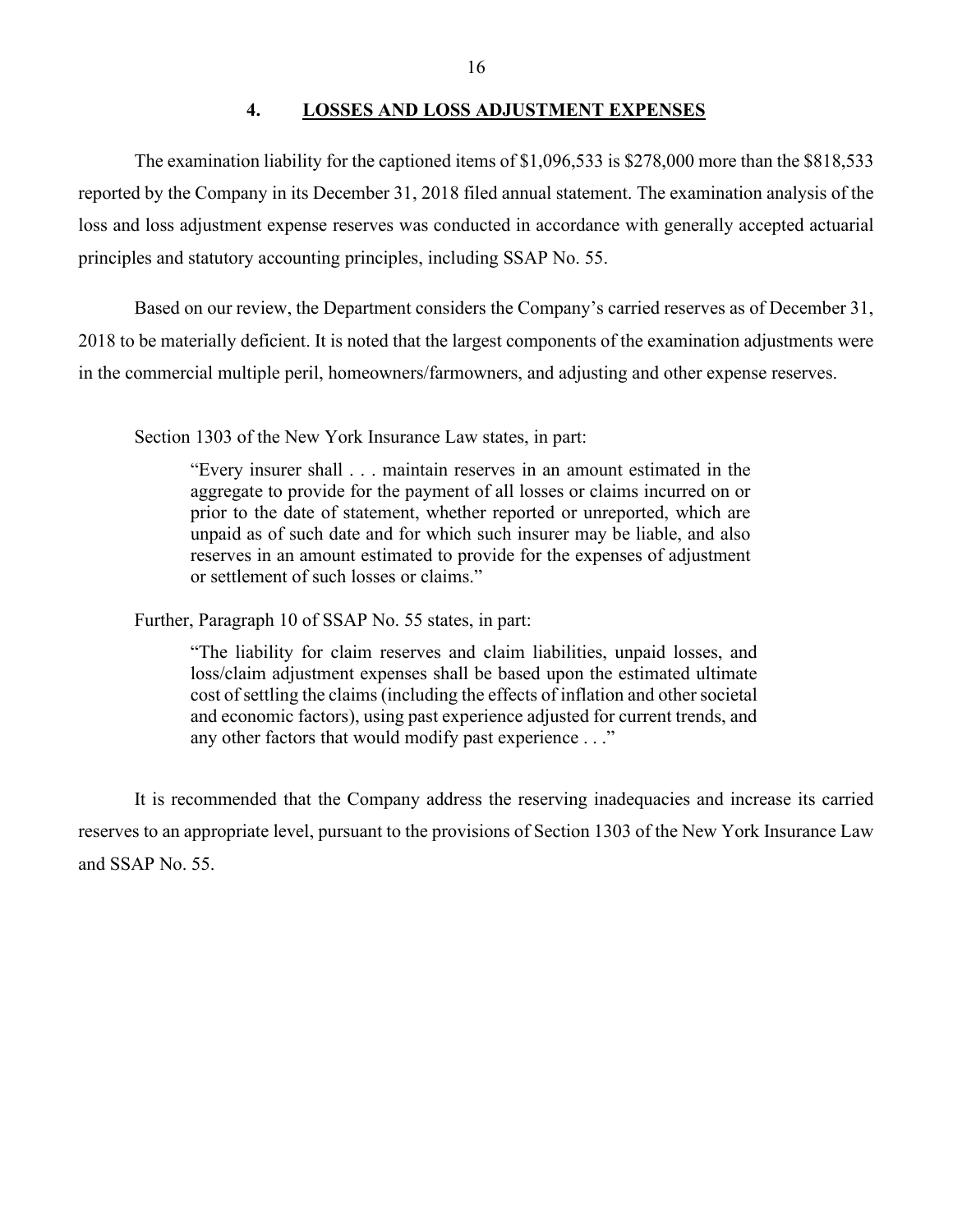#### <span id="page-18-0"></span>**5. BORROWED MONEY**

The Company did not report a liability under this caption as of the examination date. This examination has established the captioned liability in the amount of \$250,000.

 In December 2018, the Company entered into an agreement, captioned as a master equipment lease agreement, with an unaffiliated third party ("Creditor"). The Company accounted for this as a sale- leaseback transaction. Specifically, recognizing that it received cash proceeds of \$250,000 as a result of the sale-leaseback transaction, the Company reported a \$250,000 gain on sale of equipment in the income statement at December 31, 2018. Additionally, the Company disclosed in Note 15 of the 2018 Annual Statement that it provided collateral totaling \$262,500 to the Creditor.

 the Company received cash proceeds of \$250,000 from this transaction and reported a \$250,000 gain on Per the terms of the agreement, the Company, as lessee, agreed to lease from Creditor, as lessor, specified equipment located at the Company's home office. All rights, title and interest in the equipment was retained by the lessee. As a credit condition to the lease, the Company was required to pledge cash and/or cash equivalents (also referred to as collateral in the agreement) totaling \$262,500. As noted above, sale of equipment in its 2018 income statement.

Paragraph 4 of SSAP No. 22 - Leases states, in part:

"Determining whether an arrangement contains a lease . . . should be based on the substance of the arrangement . . ."

 appears that the only purpose of this arrangement was to enhance the Company's surplus position. The examiner notes the following: Due to the aforementioned credit condition, wherein the Company provided \$262,500 cash collateral to the Creditor, as well as the fact that the rights, title and interest in the equipment remained with the Company, the substance of the arrangement does not appear to describe a sale-leaseback transaction. It

- 1) The equipment did not have sufficient value to secure the sale proceeds of \$250,000 provided securitize the arrangement by providing cash/cash equivalent collateral of \$262,500. by the Creditor. The insufficient value necessitated the requirement for the Company to
- 2) The cash collateral was disclosed in the 2018 Notes to the Annual Statement.
- 2018 income statement; therefore, surplus increased by \$250,000. 3) The proceeds of \$250,000 provided by the Creditor was recognized as a gain in the Company's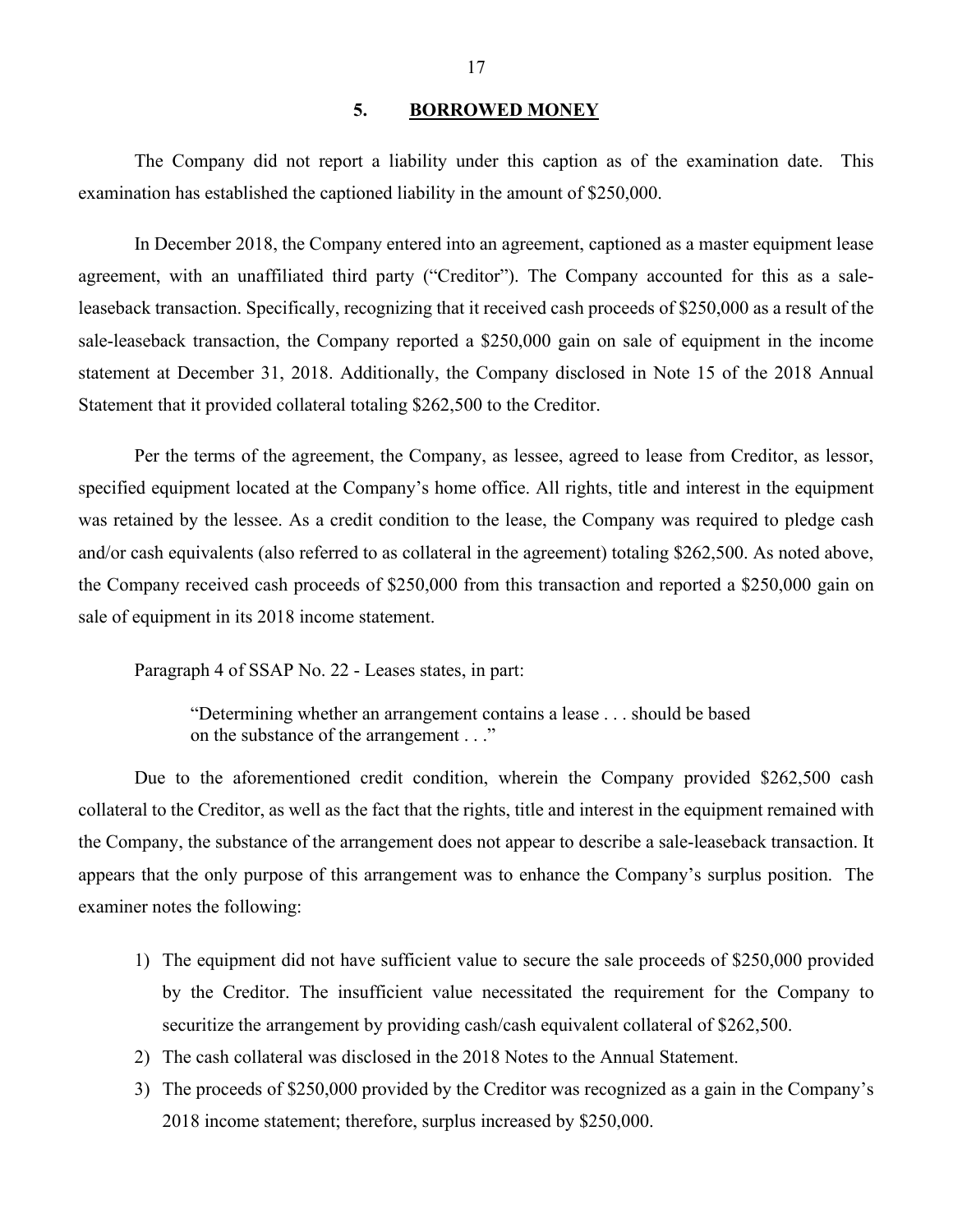Paragraph 44 of SSAP No. 22 indicates that when the lessee provides collateral (other than the property directly involved), the collateral transaction precludes the sale-leaseback transaction from saleleaseback accounting. Paragraph 44 further states, in part:

> proceeds financing as a liability. . . " "Depending on the nature and duration of the continuing involvement with the property, those provisions may require a sale-leaseback transaction to be accounted for as a financing . . . . The seller-lessee reports the sales

 Based on the terms of the agreement, most specifically the credit condition of the Company recognize the accounting treatment of the \$250,000 gain on sale of equipment and has instead recognized providing \$262,500 cash collateral to the Creditor, the Company is precluded from sale-leaseback accounting. As such, in accordance with paragraph 44 of SSAP No. 22, the Department has declined to a "Borrowed Money" liability of \$250,000.

As an alternative to establishing a liability, an acceptable alternate accounting practice can be to non-admit the assets that were used as collateral.

Section 1301(a) of the New York Insurance Law states, in part:

<span id="page-19-0"></span> office of such insurer or in transit under its control and the true balance of "In determining the financial condition of a domestic or foreign insurer . . . there may be allowed as admitted assets . . . only the following assets owned by such insurer (1) cash, including legal tender or the equivalent in any any deposit in a solvent bank . . . (17) other assets . . . available for the payment of losses and claims . . ."

 Insurance Law. It is not available for the payment of losses and claims. As such, for the purposes of this The \$262,500 cash collateral that the Company provided to the Creditor in order to effectuate the transaction does not meet the definition of an admitted asset pursuant to Section 1301 of the New York report, the Department has determined that establishing a liability represents the best accounting methodology that reflects the economic aspects of the transaction. It is recommended that the Company amend its accounting treatment for the transaction by eliminating the \$250,000 enhancement to surplus.

As noted in section 6 of this report, the Company reported in its filed quarterly statement as of September 30, 2021 that the lease has been paid in full; accordingly, no further adjustments are necessary.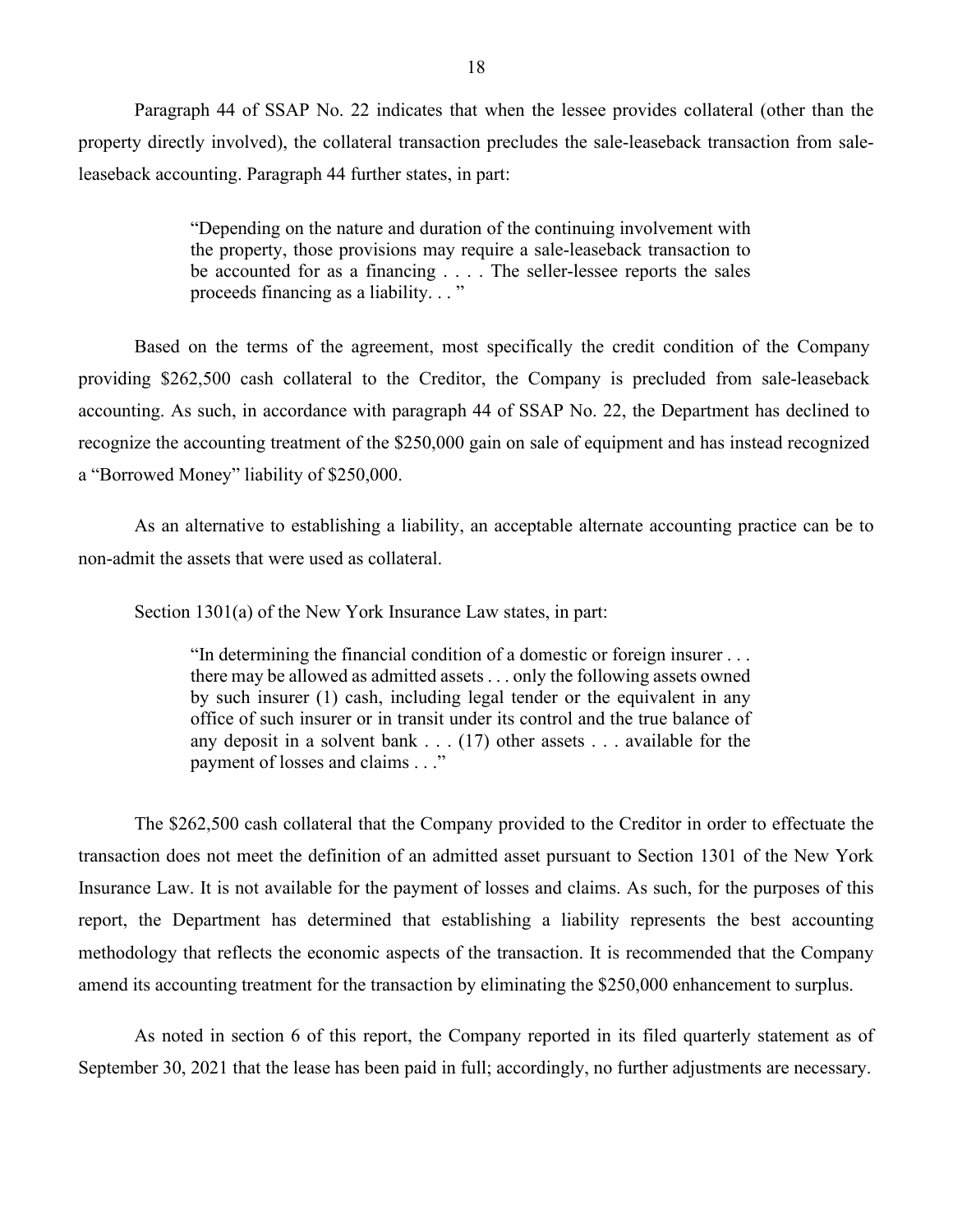## <span id="page-20-0"></span>**6. SUBSEQUENT EVENTS**

 examination change noted in sections 3D and 3E of this report was subsequently eliminated by the capital In 2021, the Company sold its home office building. The impairment that was created by the gain recognized on the sale of the Company's home office building.

• The Company has entered into a new Multi-line Per Risk Excess of Loss Reinsurance Agreement. The Company projects to recognize a significant saving in this agreement from the prior year due to favorable loss experience over the past three years which resulted in a 9.09% reduction in the reinsurance rate from 2021 to 2022.

• The Company does not agree with the \$278,000 reserve change noted in section 4 of this report. Cumulatively, the Company has subsequently recognized a \$110,000 reserve deficiency on 2018 and prior accident years as reflected through its filed quarterly statement as of September 30, 2021. The Company does not agree that there will be an additional \$168,000 reserve development.

• In its filed quarterly statement as of September 30, 2021, the Company reported that its lease transaction has been paid in full.

• On March 11, 2020, the World Health Organization declared an outbreak of a novel coronavirus ("COVID-19") pandemic. The risks and uncertainties surrounding the COVID-19 pandemic may impact the Company's, and its competitors', operational and financial performance. The extent of the impact of the COVID-19 pandemic on the Company's operational and financial performance will depend on certain developments, including the duration and spread of the outbreak, regulatory decisions, and the impact on the financial markets. All of these developments are uncertain and cannot be predicted. The related financial impact cannot be reasonably estimated at this time.

## **7. CONCLUSION**

<span id="page-20-1"></span> to be maintained surplus of \$468,593 was impaired in the amount of \$143,405. It is recommended that the This examination has determined that as of December 31, 2018, the Company's minimum required Company cure its impairment.

This impairment was corrected, as noted in the Subsequent Events section of this report.

19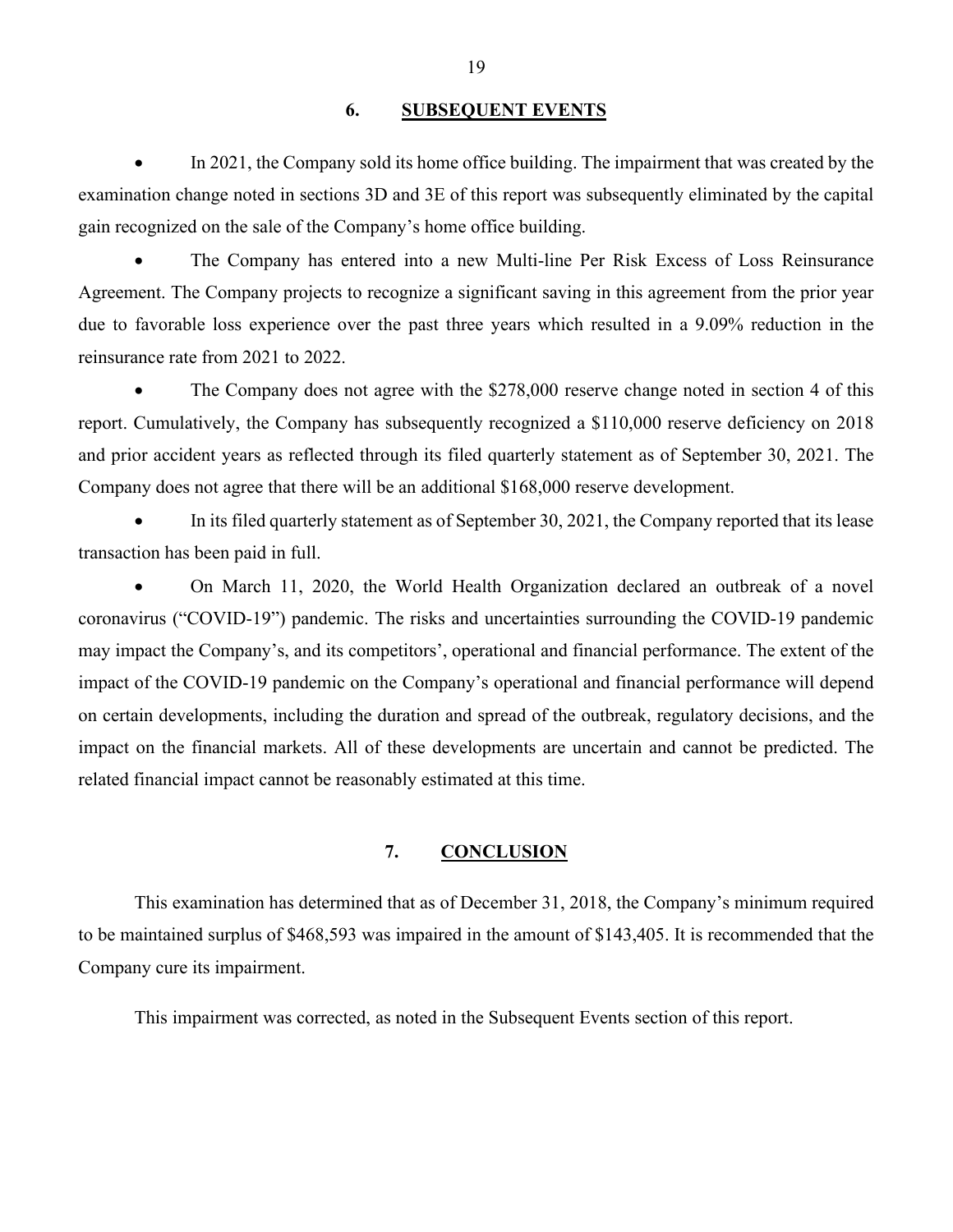## <span id="page-21-0"></span>**8. SUMMARY OF COMMENTS AND RECOMMENDATIONS**

## ITEM PAGE NO.

## A. Impairment

cure its impairment. This examination has determined that as of December 31, 2018, the Company's minimum required to be maintained surplus of \$468,593 was impaired in the amount of \$143,405. It is recommended that the Company This examination has determined that as of December 31, 2018, the 1, 12, 15, 19<br>Company's minimum required to be maintained surplus of \$468,593 was<br>impaired in the amount of \$143,405. It is recommended that the Company<br>cur

This impairment was corrected, as noted in the Subsequent Events section of this report.

## B. Loss and Loss Adjustment Expenses

It is recommended that the Company address the reserving inadequacies and increase its carried reserves to an appropriate level, pursuant to the provisions of Section 1303 of the New York Insurance Law and SSAP No. 55. [16](#page-17-0) 

#### C. Borrowed Money

It is recommended that the Company amend its accounting treatment for the transaction by eliminating the \$250,000 enhancement to surplus. [18](#page-19-0) 

 30, 2021, that the lease transaction has been paid in full; accordingly, no The Company reported in its filed quarterly statement as of September further adjustments are necessary.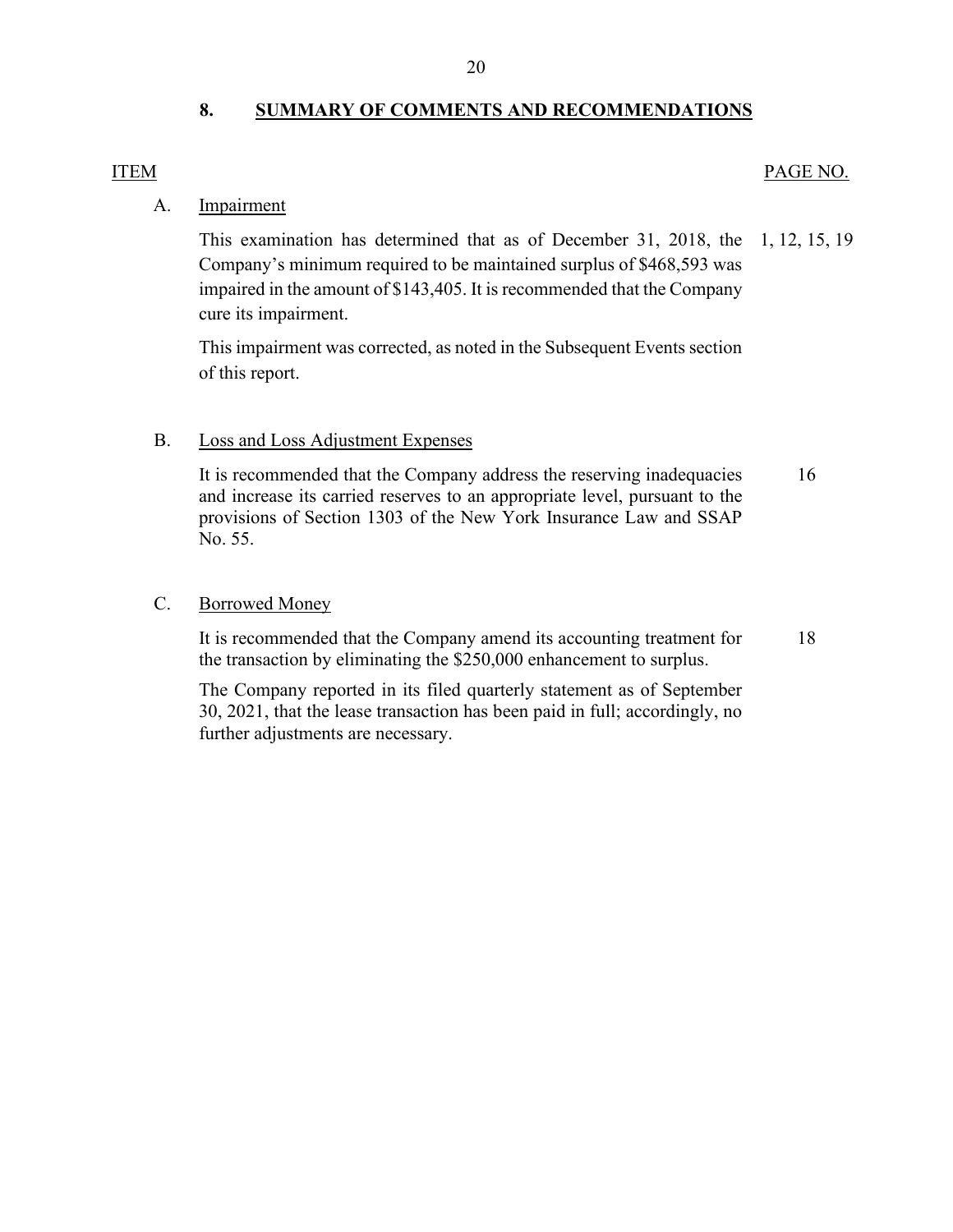Respectfully submitted,

 $\frac{1}{S}$ Lee Prowell Senior Insurance Examiner

STATE OF NEW YORK ) )ss: COUNTY OF NEW YORK )

Lee Prowell, being duly sworn, deposes and says that the foregoing report, subscribed by him, is true to the best of his knowledge and belief.

 $\sqrt{S}/\sqrt{S}$ Lee Prowell

Subscribed and sworn to before me

this day of , 2022*.*